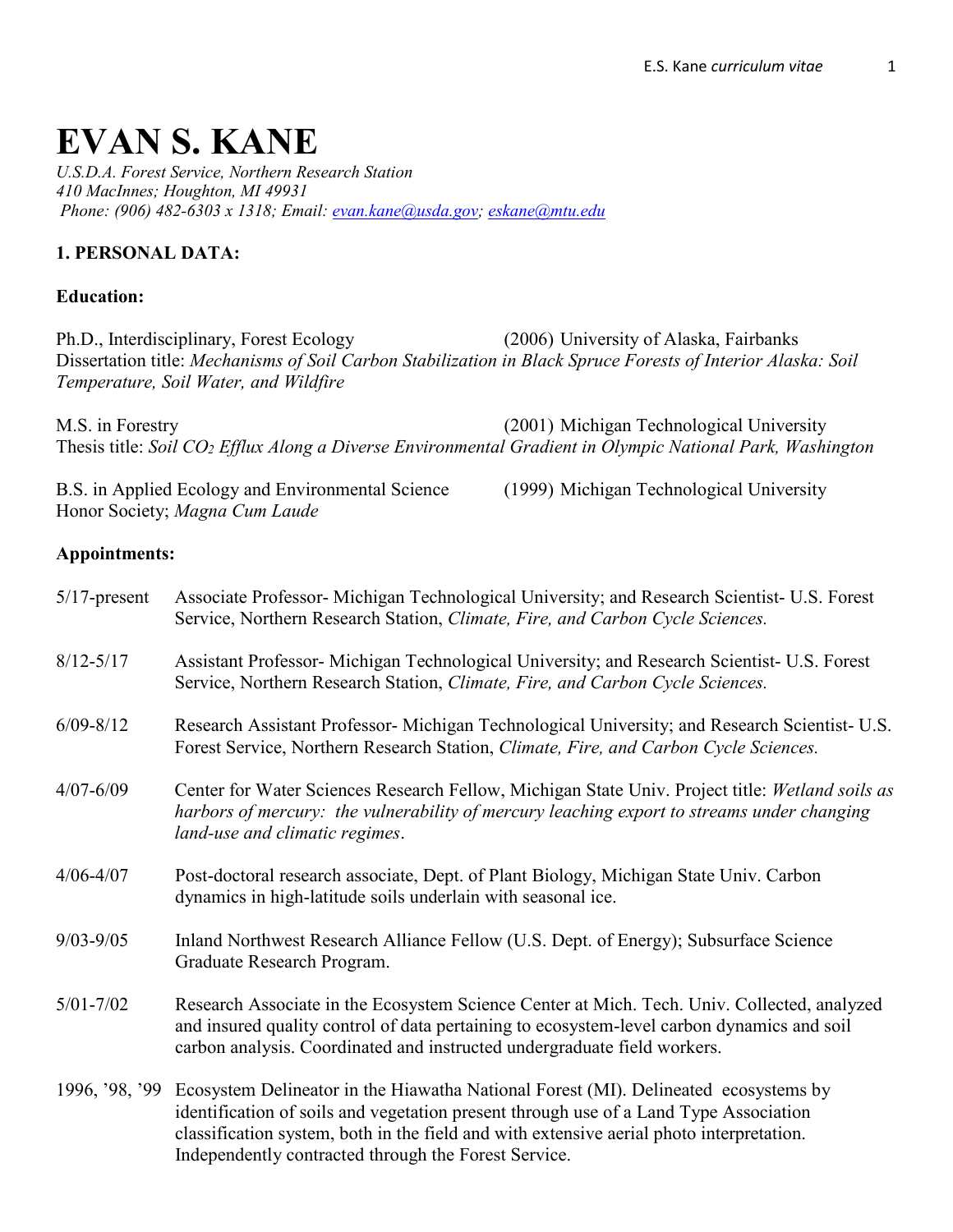## **Professional membership:**

Ecological Society of America (since 2000). American Geophysical Union (since 2004). Union of Concerned Scientists (since 2005). Soil Science Society of American (since 2010) Graduate student representative of the UAF Long Term Ecological Research (LTER) site (2002-2006).

## **2. RESEARCH PUBLICATIONS (asterisk "\*" denotes student mentee):**

## **Refereed Journal Publications (h-index = 23;** *Web of Science***, May 2021):**

#### *2021*

(78) Krause L, McCullough KJ, **Kane ES**, Kolka RK, Chimner RA, Lilleskov EA. 2021. Impacts of historical ditching on peat volume and carbon in northern Minnesota USA peatlands. Journal of Environmental Management, https://doi.org/10.1016/j.jenvman.2021.113090.

(77) Albano LJ, Turetsky MR, Mack MC, **Kane ES**. 2021. Deep roots of *Carex aquatilis* have greater ammonium uptake capacity than shallow roots in peatlands following permafrost thaw. Plant and Soil, [https://doi.org/10.1007/s11104-021-04978-x.](https://doi.org/10.1007/s11104-021-04978-x)

(76) Rupp DL, Lamit LJ, Techtmann SM, **Kane ES**, Lilleskov EA, Turetsky MR. 2021. The rhizosphere responds: rich fen peat and root microbial ecology after long-term water table manipulation. Applied and Environmental Microbiology, DOI: 10.1128/AEM.00241-21.

(75) Richard RP, **Kane ES**, Bronson DR, MacLean AL, Kolka RK. 2021. Plant communities and landform relationships delineate components of soil complexes subject to whole‐tree harvest restriction. Soil Science Society of America Journal, https://doi.org/10.1002/saj2.20234.

(74) **Kane ES**, Dieleman CM, \*Rupp D, Wyatt KH, Rober AR, Turetsky MR. 2021. Consequences of Increased Variation in Peatland Hydrology for Carbon Storage: Legacy Effects of Drought and Flood in a Boreal Fen Ecosystem. Frontiers in Earth Science, [https://doi.org/10.3389/feart.2020.577746.](https://doi.org/10.3389/feart.2020.577746)

(73) Normand AE, Turner BL, Lamit LJ, Smith AN, Baiser B, Clark MW, Hazlett C, **Kane ES**, Lilleskov EA, Long JR, Grover SP, Reddy KR. 2021. Organic matter chemistry drives carbon dioxide production of peatlands. Geophysical Research Letters, DOI: 10.1029/2021GL093392.

(72) Lamit LJ, Romanowicz KJ, Potvin LR, Lennon JT, Tringe SG, Chimner RA, Kolka RK, **Kane ES**, Lilleskov EA. 2021. Peatland microbial community responses to plant functional group and drought are depthdependent. Molecular Ecology, DOI: 10.1111/mec.16125.

(71) \*Krause L, McCullough KJ, **Kane ES**, Kolka RK, Chimner RA, Lilleskov EA. 2021. Impacts of historical ditching on peat volume and carbon in northern Minnesota USA peatlands. Journal of Environmental Management, https://doi.org/10.1016/j.jenvman.2021.113090.

(70) \*Albano LJ, Turetsky MR, Mack MC, **Kane ES**. 2021. Deep roots of *Carex aquatilis* have greater ammonium uptake capacity than shallow roots in peatlands following permafrost thaw. Plant and Soil, [https://doi.org/10.1007/s11104-021-04978-x.](https://doi.org/10.1007/s11104-021-04978-x)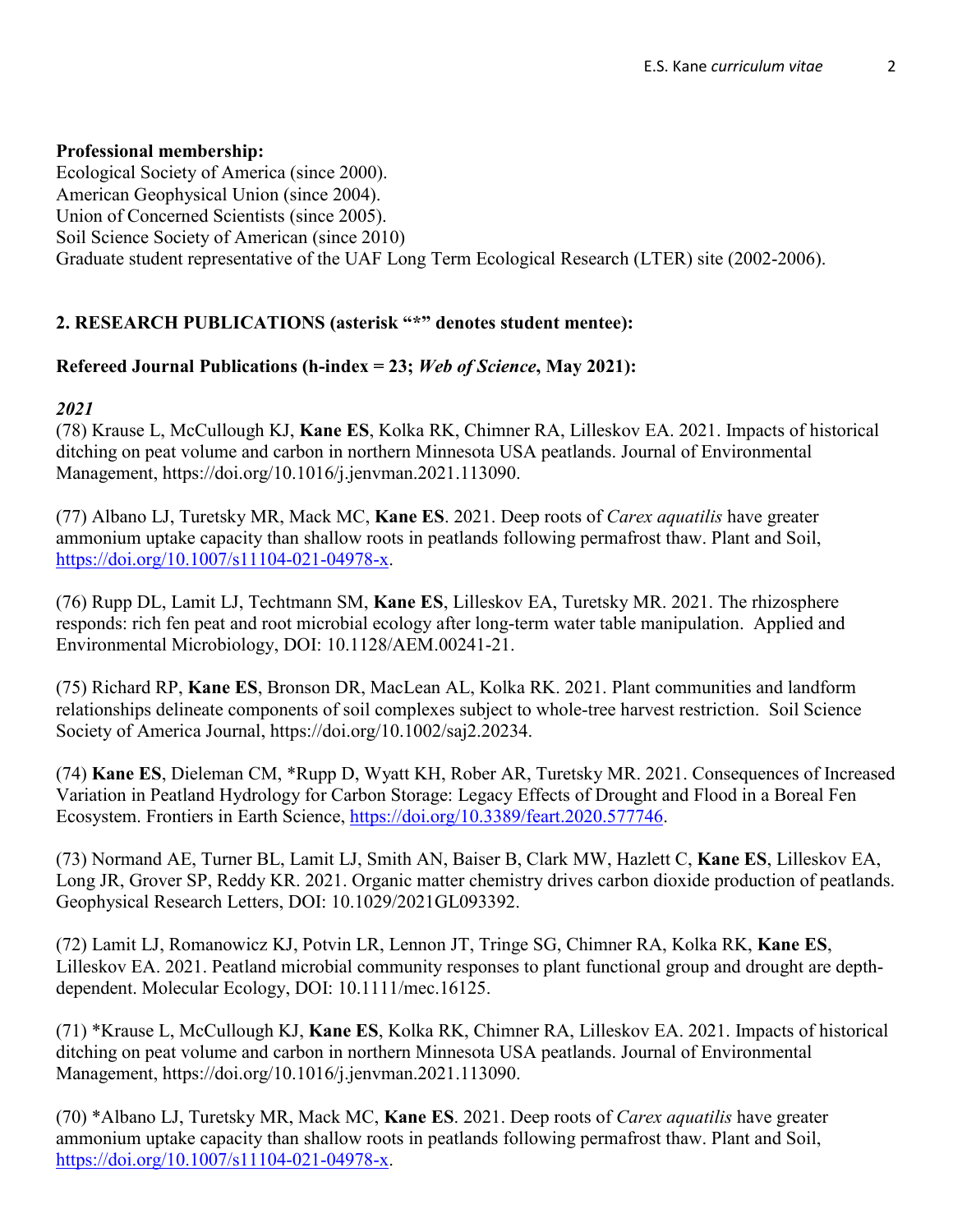(69) \*Rupp DL, Lamit LJ, Techtmann SM, **Kane ES**, Lilleskov EA, Turetsky MR. 2021. The rhizosphere responds: rich fen peat and root microbial ecology after long-term water table manipulation. Applied and Environmental Microbiology, DOI: 10.1128/AEM.00241-21.

(68) \*Richard RP, **Kane ES**, Bronson DR, MacLean AL, Kolka RK. 2021. Plant communities and landform relationships delineate components of soil complexes subject to whole‐tree harvest restriction. Soil Science Society of America Journal, https://doi.org/10.1002/saj2.20234.

(67) **Kane ES**, Dieleman CM, \*Rupp D, Wyatt KH, Rober AR, Turetsky MR. 2021. Consequences of Increased Variation in Peatland Hydrology for Carbon Storage: Legacy Effects of Drought and Flood in a Boreal Fen Ecosystem. Frontiers in Earth Science, https://doi.org/10.3389/feart.2020.577746.

#### *2020 (5)*

(66) Walker XJ, Rogers BM, Veraverbeke S, Johnstone JF, Baltzer JL, Barrett K, Bourgeau-Chavez L, Day NJ, de Groot WJ, Dieleman CM, Goetz S, Hoy E, Jenkins LK, **Kane ES**, Parisien M-A, Potter S, Schuur EAG, Turetsky M, Whitman E, Mack M. 2020. Fuel availability not fire weather controls boreal wildfire severity and carbon emissions. Nature- Climate Change, https://doi.org/10.1038/s41558-020-00920-8.

(65) Meingast KM, **Kane ES**, Coble AA, Marcarelli AM, Toczydlowski D. 2020. Climate, snowmelt dynamics and atmospheric deposition interact to control dissolved organic carbon export from a northern forest stream over 26 years. Environmental Research Letters https://iopscience.iop.org/article/10.1088/1748-9326/ab9c4e.

(64) Walker XJ, Baltzer JL, Bourgeau-Chavez L, Day NJ, Dieleman CM, Johnstone JF, **Kane ES**, Rogers BM, Turetsky MR, Veraverbeke S, Mack MC. 2020. Patterns of Ecosystem Structure and Wildfire Carbon Combustion Across Six Ecoregions of the North American Boreal Forest. Frontiers in Forests and Global Change, [https://doi.org/10.3389/ffgc.2020.00087.](https://doi.org/10.3389/ffgc.2020.00087)

(63) Euskirchen ES, **Kane ES**, Edgar CW, Turetsky MR. 2020. When the Source of Flooding Matters: Divergent Responses in Carbon Fluxes in an Alaskan Rich Fen to Two Types of Inundation. Ecosystems, [https://doi.org/10.1007/s10021-019-00460-z.](https://doi.org/10.1007/s10021-019-00460-z)

(62) Walker XJ, Rogers BM, Veraverbeke S, Johnstone JF, Baltzer JL, Barrett K, Bourgeau-Chavez L, Day NJ, de Groot WJ, Dieleman CM, Goetz S, Hoy E, Jenkins LK, **Kane ES**, Parisien M-A, Potter S, Schuur EAG, Turetsky M, Whitman E, Mack M. 2020. Fuel availability not fire weather controls boreal wildfire severity and carbon emissions. Nature- Climate Change, https://doi.org/10.1038/s41558-020-00920-8.

(61) \*Meingast KM, **Kane ES**, Coble AA, Marcarelli AM, Toczydlowski D. 2020. Climate, snowmelt dynamics and atmospheric deposition interact to control dissolved organic carbon export from a northern forest stream over 26 years. Environmental Research Letters https://iopscience.iop.org/article/10.1088/1748- 9326/ab9c4e.

(60) \*Meingast KM, Grunert BK, Green SA, **Kane ES**, Khademimoshgenani N. 2020. Insights on Dissolved Organic Matter Production Revealed by Removal of Charge-Transfer Interactions in Senescent Leaf Leachates. Water, 12: 2356. doi:10.3390/w12092356.

(59) Walker XJ, Baltzer JL, Bourgeau-Chavez L, Day NJ, Dieleman CM, Johnstone JF, **Kane ES**, Rogers BM, Turetsky MR, Veraverbeke S, Mack MC. 2020. Patterns of Ecosystem Structure and Wildfire Carbon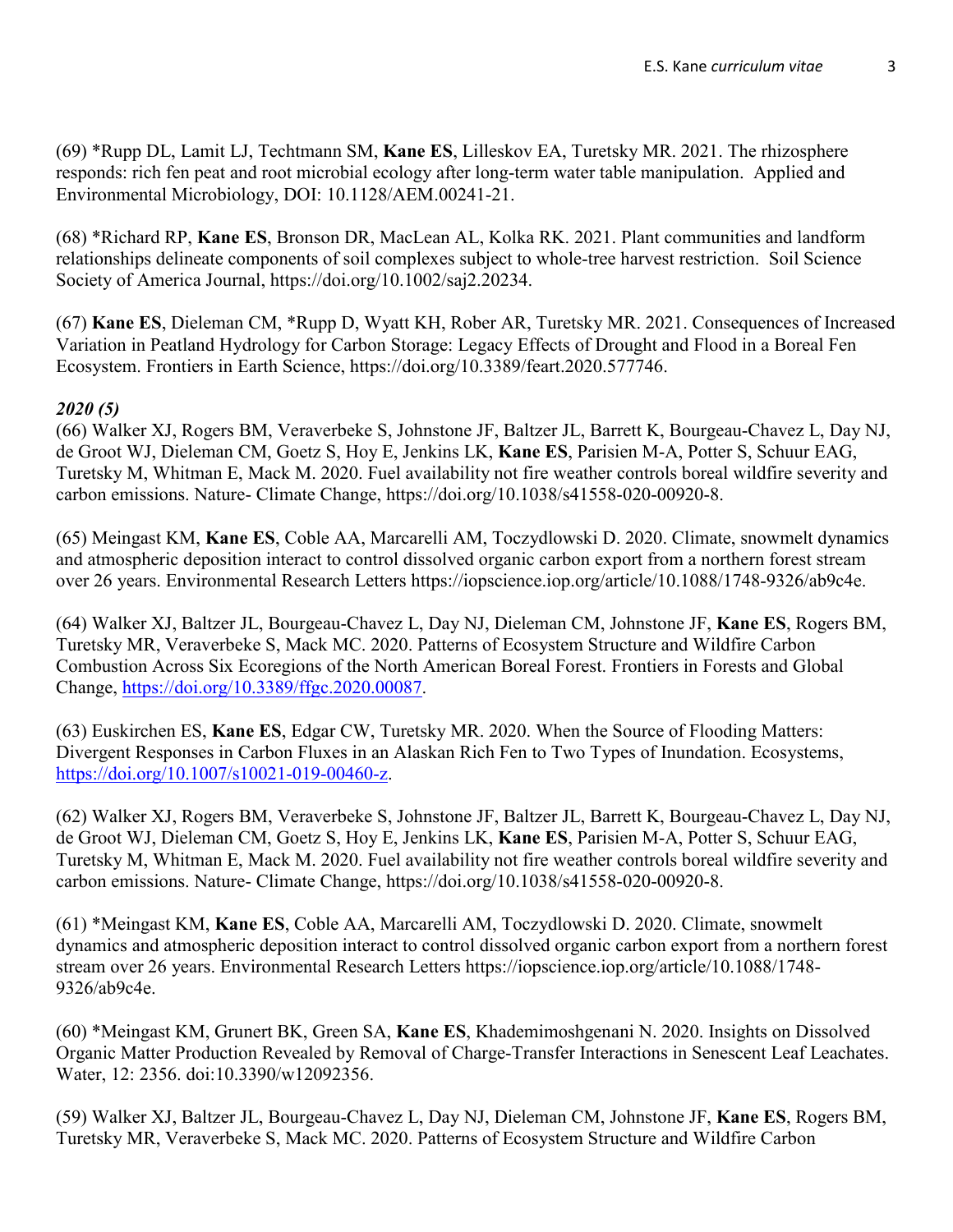Combustion Across Six Ecoregions of the North American Boreal Forest. Frontiers in Forests and Global Change, [https://doi.org/10.3389/ffgc.2020.00087.](https://doi.org/10.3389/ffgc.2020.00087)

(58) Euskirchen ES, **Kane ES**, Edgar CW, Turetsky MR. 2020. When the Source of Flooding Matters: Divergent Responses in Carbon Fluxes in an Alaskan Rich Fen to Two Types of Inundation. Ecosystems, [https://doi.org/10.1007/s10021-019-00460-z.](https://doi.org/10.1007/s10021-019-00460-z)

## *2019 (8)*

(57) **Kane ES**, \*Veverica TJ, Tfaily MM, Lilleskov EA, \*Meingast KM, Kolka RK, \*Daniels AL, Chimner RA. 2019. Reduction-oxidation potential and dissolved organic matter composition in northern peat soil: interactive controls of water table position and plant functional groups. Journal of Geophysical Research-Biogeosciences, https://doi.org/10.1029/2019JG005339.

(56) \*Rupp DR, **Kane ES**, Dieleman C, Keller JK, Turetsky MR. 2019. Plant functional group effects on peat carbon cycling in a boreal rich fen. Biogeochemistry, [https://doi.org/10.1007/s10533-019-00590-5.](https://doi.org/10.1007/s10533-019-00590-5)

(55) \*McPartland MY, Falkowski MJ, Reinhardt JR, **Kane ES**, Kolka R, Turetsky MR, Douglas TA, Anderson J, Edwards JD, Palik B, Montgomery RA. 2019. Characterizing Boreal Peatland Plant Composition and Species Diversity with Hyperspectral Remote Sensing. Remote Sensing. doi:10.3390/rs11141685.

(54) Haynes KM, **Kane ES**, Potvin L, Lilleskov E, Kolka RK, Mitchell CPJ. 2019. Impacts of experimental alteration of water table regime and vascular plant community composition on peat mercury profiles and methylmercury production. Science of the Total Environment, https://doi.org/10.1016/j.scitotenv.2019.05.072.

(53) **\***Coble AA, Marcarelli AM, **Kane** ES. 2019. Year-round measurements reveal seasonal drivers of nutrient uptake in a snowmelt-driven headwater stream. Freshwater Science, DOI: 10.1086/701733.

(52) Herndon EM, Kinsman‐Costello L, Duroe KA, Mills J, **Kane ES**, Sebestyen SD, Thompson AA, Wullschleger SD. 2019. Iron (oxyhydr)oxides serve as phosphate traps in tundra and boreal peat soils. Journal of Geophysical Research- Biogeosciences. doi.org/10.1029/2018JG004776.

(51) \*McPartland MY, **Kane ES**, Falkowski MJ, Kolka R, Turetsky MR, Palik B, Montgomery RA. 2019. The response of boreal peatland community composition and NDVI to hydrologic change, warming, and elevated carbon dioxide. Global Change Biology, DOI: 10.1111/gcb.14465.

(50) Marcarelli AM, \*Coble AS, \*Meingast KM, **Kane ES**, Brooks C, Buffam I, Green S, Huckins C, Toczydlowski D, Stottlemyer R. 2019. Of small streams and Great Lakes: integrating tributaries to understand the ecology and biogeochemistry of Lake Superior. Journal of the American Water Resources Association, 1- 17, DOI: 10.1111/1752-1688.12695.

# *2018 (2)*

(49) \*Richard R, Potvin LR, **Kane ES**, Handler S, Smith P, Peterson D. 2018. Biochar and wood ash amendments for forestry in the Lake States: field report and initial results. Journal of Forestry, 116(3):222–227.

(48) \*Houle GP, **Kane ES**, Kasischke ES, \*Gibson CM, Turetsky MR. 2018. Recovery of carbon pools a decade after wildfire in black spruce forests of interior Alaska: effects of soil texture and landscape position. Canadian Journal of Forest Research, 48(1): 1-10.

*2017 (11)*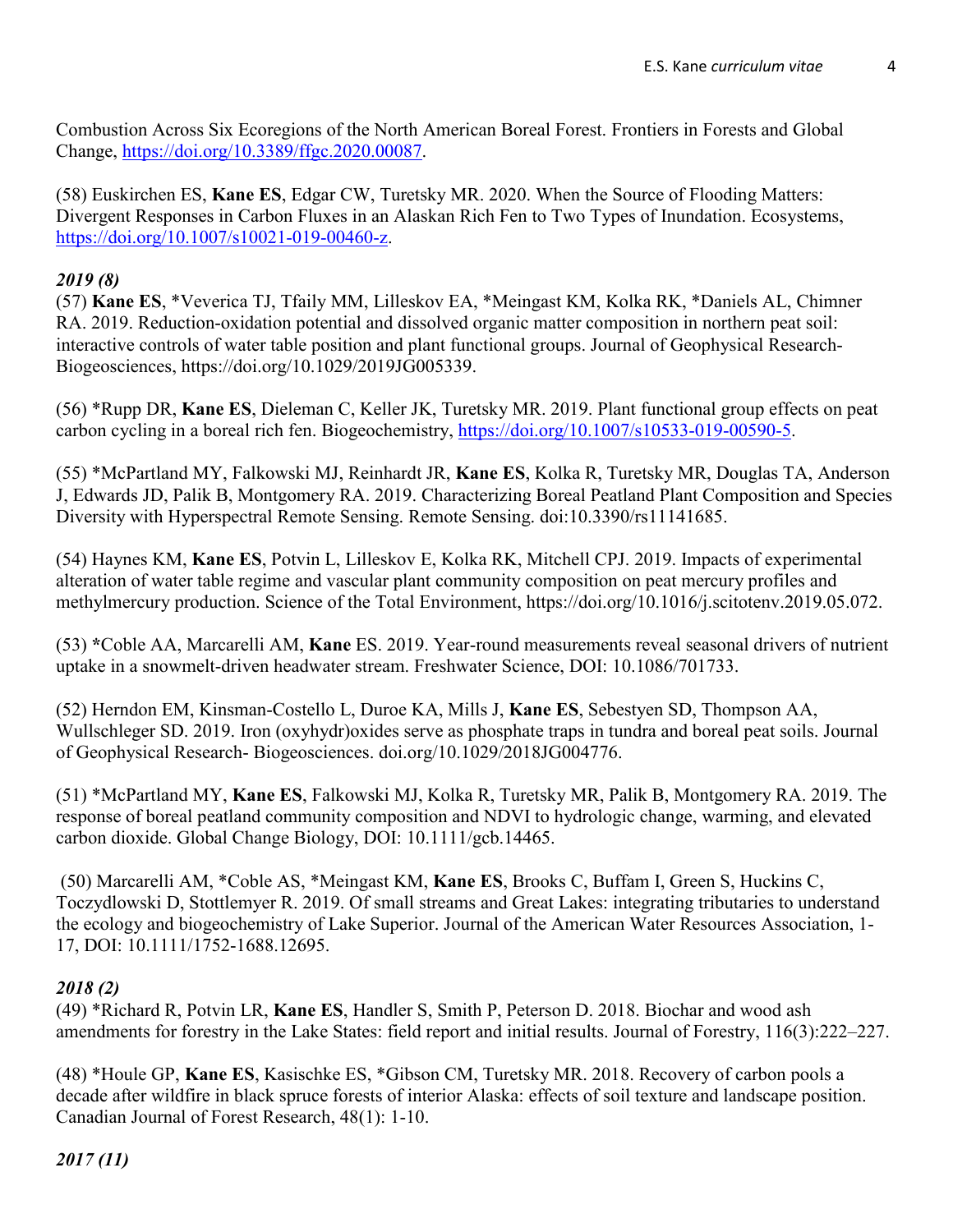(47) \*Acet M, Jurgensen MF, **Kane ES**, Gailing O. 2017. Genet diversity, genetic structure, and trait expression of trembling aspen (Populus tremuloides Michx.) after clear-cut harvesting and post-harvest soil treatments. Botany, 95(8): 785-798.

(46) \*Mosier SL, **Kane ES**, Richter DL, Lilleskov EA, Jurgensen MF, Burton AJ, Resh SC. 2017. Interactive effects of climate change and fungal communities on wood-derived carbon in forest soils. Soil Biology and Biochemistry, 115: 297-309.

(45) Lamit LJ, \*Romanowicz KJ, Potvin LR, Rivers AR, Singh K, Lennon JT, Tringe SG, **Kane ES**, Lilleskov EA. 2017. Patterns and drivers of fungal community depth stratification in Sphagnum peat. FEMS Microbiology Ecology, 93(7): DOI: 10.1093/femsec/fix082.

(44) Hribljan JA, **Kane ES**, Chimner RA. 2017. Implications of Altered Hydrology for Substrate Quality and Trace Gas Production in a Poor Fen Peatland. Soil Science Society of America Journal, 81(3): 633-646.

(43) Bump JK, Bergman BG, Schrank AJ, Marcarelli AM, **Kane ES**, Risch AC, Schutz M. 2017. Nutrient release from moose bioturbation in aquatic ecosystems. Oikos, 126(3): 389-397.

(42) Haynes KM, **Kane ES**, Potvin L, Lilleskov E, Kolka RK, Mitchell CPJ. 2017. Mobility and transport of mercury and methylmercury in peat as a function of changes in water table regime and plant functional groups, Global Biogeochem. Cycles, 31, doi:10.1002/2016GB005471.

(41) Haynes K, **Kane ES**, Lilleskov EA, Kolka RK, Mitchell C. 2017. Gaseous Mercury Fluxes in Peatlands and the Potential Influence of Climate Change. Atmospheric Environment, 154: 247-259.

(40) Wiedermann M, **Kane** ES, Potvin LR, Lilleskov E. 2017. Interactive plant functional group and water table effects on decomposition and extracellular enzyme activity in Sphagnum peatlands. Soil Biology and Biochemistry, 108: 1-8.

(39) Banscota A, Falkowski MJ, Smith AMS, **Kane** ES, Meingast KM, Bourgeau-Chavez LL, Miller ME, French NH. 2017. IEEE TRANSACTIONS ON GEOSCIENCE AND REMOTE SENSING, 55(3): 1526-1536.

(38) Olefeltd D, Euskirchen SE, Harden J, **Kane** ES, McGuire AD, Waldrop M, Turetsky MR. 2017. Greenhouse gas fluxes and their cumulative response to inter-annual variability and experimental manipulation of the water table position in a boreal fen. Global Change Biology, DOI: 10.1111/gcb.13612.

(37) Wiedermann M, **Kane** ES, \*Veverica T, Lilleskov E. 2017. Are colorimetric assays appropriate for measuring phenol oxidase activity in peat soils? Soil Biology and Biochemistry, 105: 108-110.

## *2016 (6)*

(36) \*Coble AA, Huckins CJ, **Kane** ES, Marcarelli AM. 2016. Uptake of ammonium and soluble reactive phosphorus in forested streams: influence of dissolved organic matter composition. Biogeochemistry, 131(3): 355–372.

(35) **\***Gibson CM, Turetsky MR, Cottenie K, **Kane** ES, **\***Houle G, Kasischke ES. 2016. Variation in plant community composition and vegetation carbon pools a decade following a severe fire season in interior Alaska. Journal of Vegetation Science, Doi: 10.1111/jvs.12443.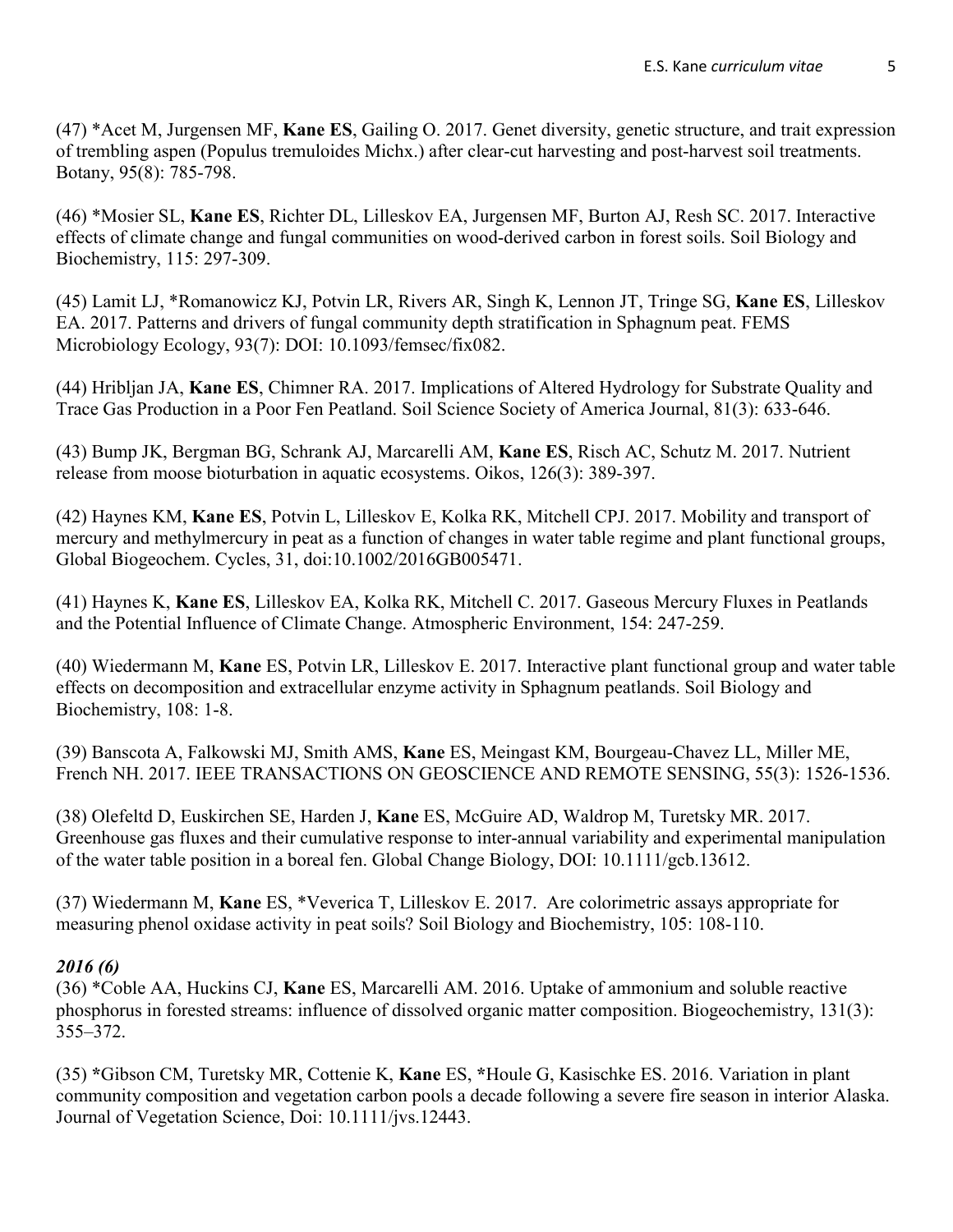(34) Schädel C, Bader MKF, Schuur EAG, Bracho R, Capek P, De Baets S, Diakova K, Ernakovich J, Estop-Aragones C, Graham DE, Hartley IP, Iversen CM, **Kane** ES, and 13 others. 2016. Potential carbon emissions dominated by carbon dioxide from thawed permafrost soils. Nature- Climate Change, doi:10.1038/nclimate3054.

(33) **\***Coble AA, Marcarelli AM, **Kane** ES, Toczydlowski D, Stottlemyer R. 2016. Temporal patterns of dissolved organic matter biodegradability are similar across three rivers of varying size. Journal of Geophysical Research- Biogeosciences, 121, doi:10.1002/2015JG003218.

(32) **\***Veverica T, **Kane** ES, Marcarelli AM, Green SA. 2016. Ionic liquid extraction unveils previously occluded humic-bound iron in peat soil pore water. Soil Science Society of America Journal, doi: 10.2136/sssaj2015.10.0377.

(31) Santin CA, Doerr SH, **Kane** ES, Masiello CA, Ohlson M, De La Rosa JM, Preston CM, Dittmar T. 2016. Towards a global assessment of pyrogenic carbon from vegetation fires. Global Change Biology, 22: 76-91.

#### *2015 (3)*

(30) **\***Romanowicz KJ, **Kane** ES, Potvin LR, \*Daniels AL, Kolka RK, Lilleskov EA. 2015. Understanding drivers of peatland extracellular enzyme activity in the PEATcosm experiment: mixed evidence for enzymic latch hypothesis. Plant and Soil, DOI 10.1007/s11104-015-2746-4.

(29) **\***Coble AA, Marcarelli AM, **Kane** ES. 2015. Ammonium and glucose amendments stimulate dissolved organic matter mineralization in a Lake Superior tributary. Journal of Great Lakes Research, 41(3): 801-807.

(28) Potvin LR, **Kane** ES, Chimner RA, Kolka RK, Lilleskov EA. 2015. Effects of water table position and plant functional group on plant community, aboveground production, and peat properties in a peatland mesocosm experiment (PEATcosm). Plant and Soil, 387(1-2): 277-294.

#### *2014 (3)*

(27) **\***Meingast KM, Falkowski MJ, **Kane** ES, Potvin LR, Benscoter BW, Smith AMS, Bourgeau-Chavez LL, Miller ME. 2014. Spectral detection of near-surface moisture content and water-table position in northern peatland ecosystems. Remote Sensing of Environment, 152: 536–546.

(26) Hribljan JA, **Kane** ES, Pypker TG, Chimner RA. 2014. The effect of long-term water table manipulations on dissolved organic carbon dynamics in a poor fen peatland. Journal of Geophysical Research – Biogeosciences, 119, doi:10.1002/2013JG002527.

(25) **Kane** ES, Mazzoleni LR, **\***Kratz CJ, **\***Hribljan JA, **\***Johnson CP, Pypker T, Chimner R. 2014. Peat porewater dissolved organic carbon concentration and lability increase with warming: a field temperature manipulation experiment in a poor-fen. Biogeochemistry, DOI 10.1007/s10533-014-9955-4.

#### *2013 (2)*

(24) **\***McConnell NA, Turetsky MR, McGuire AD, **Kane** ES, Waldrop MP, Harden JW. 2013. Controls on ecosystem and root respiration across a permafrost and wetland gradient in interior Alaska. Environmental Research Letters, 8: 045029; doi:10.1088/1748-9326/8/4/045029.

(23) **Kane** ES, **\***Chivers MR, Turetsky MR, Treat CC, Petersen DG, Waldrop M, Harden JW, McGuire AD. 2013. Response of anaerobic carbon cycling to water table manipulation in an Alaskan rich fen. Soil Biology and Biochemistry, 58: 50-60.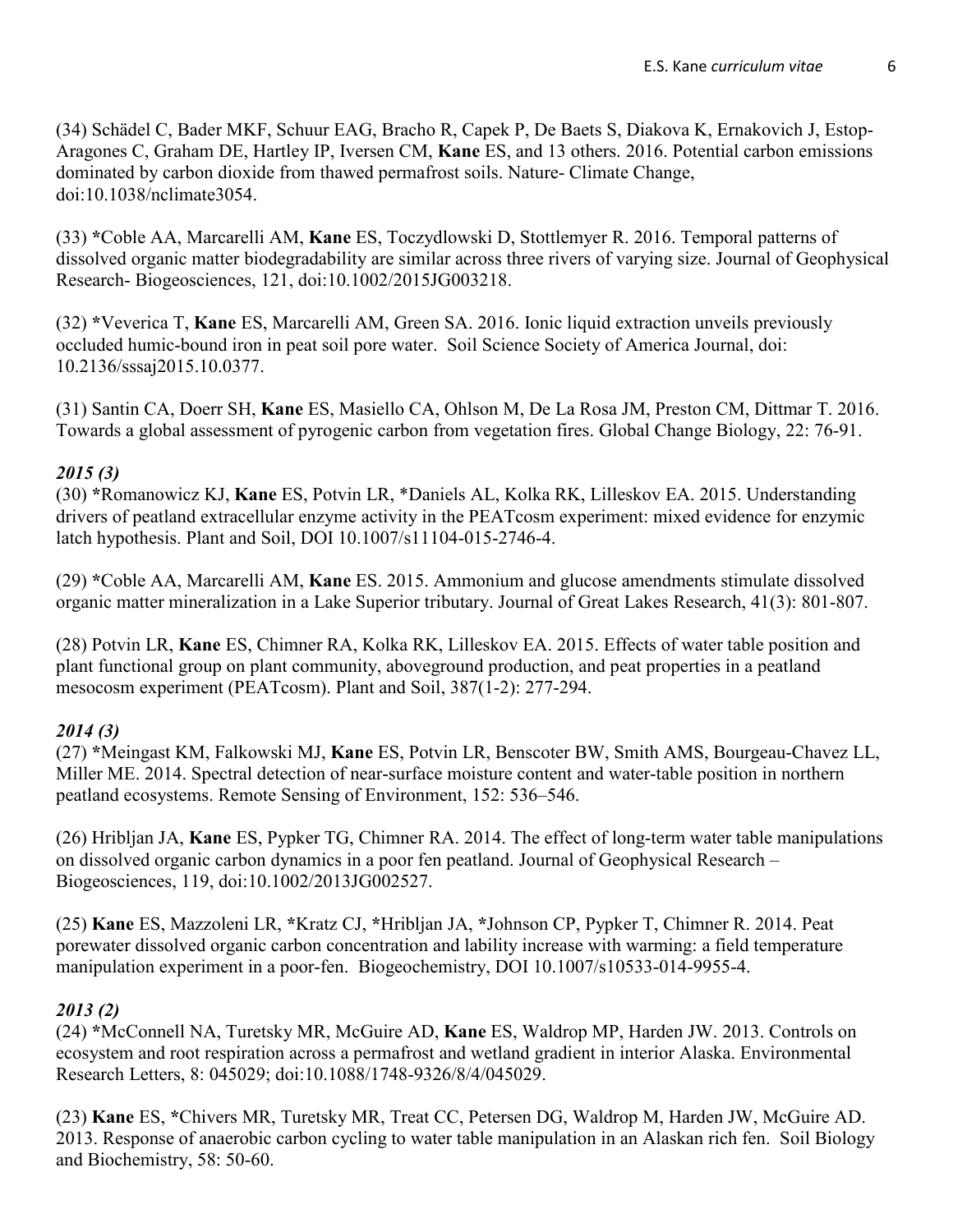# *2012*

(22) **Kane** ES. 2012. Ecosystem Carbon Storage: Squeezing the Arctic carbon balloon. Nature- Climate Change, 2: 841-842.

(21) Fan Z, McGuire AD, Harden JW, Waddington JM, **Kane** ES. 2012. The response of soil organic carbon of a rich fen peatland in interior Alaska to projected climate change. Global Change Biology, doi: 10.1111/gcb.12041.

(20) **\***Veverica TJ, **Kane** ES, Kasischke ES. 2012. Tamarack and black spruce adventitious root patterns are similar in their ability to estimate organic layer depths in northern temperate forests. Canadian Journal of Soil Science, 92: 1-4.

(19) Kasischke ES, Turetsky MR, **Kane** ES. 2012. Effects of trees on the burning of organic layers on permafrost terrain. Forest Ecology and Management, 267: 127-133.

(18) Wyatt KH, Turetsky MR, Rober AR, Giroldo D, **Kane** ES, Stevenson RJ. 2012. Contributions of algae to GPP and DOC production in an Alaskan fen: effects of historical water table manipulations on ecosystem responses to a natural flood. Oecologia, 169(3): 821-832.

# *2011*

(17) Johnson KD, Harden J, McGuire AD, Bliss NB, Bockheim JG, Clark M, Nettleton-Hollingsworth T, Jorgenson MT, **Kane** ES, Mack M, O'Donnell J, Ping C-L, Schuur EAG, Turetsky MR, Valentine DW. 2011. Soil carbon distribution in Alaska in relation to soil-forming factors. Geoderma, 160(3-4):71-84.

(16) Turetsky MR, **Kane** ES, Harden JW, Ottmar KL, Manies KL, Kasischke ES. 2011. Recent acceleration of biomass burning and carbon losses in Alaskan forests and peatlands. Nature- Geoscience, 4:27-31.

# *2010*

(15) **Kane** ES, Turetsky MR, Harden JW, McGuire AD, Waddington JM. 2010. Seasonal ice and hydrologic controls on dissolved organic carbon and nitrogen concentrations in a boreal rich fen. Journal of Geophysical Research – Biogeosciences, doi:10.1029/2010JG001366.

(14) **Kane** ES, Hockaday WC, Turetsky MR, Masiello CA, Valentine DW, Finney BP. 2010. Topographic controls on black carbon accumulation in Alaskan black spruce forest soils: implications for organic matter dynamics. Biogeochemistry, 100(1-3): 39-56.

(13) Ball BA, Kominoski JS, Adams HE, Jones SE, **Kane** ES, Loecke TD, Mahaney WM, Martina JP, Prather CM, Robinson TMP, Solomon CT. 2010. Direct and Terrestrial Vegetation-mediated Effects of Environmental Change on Aquatic Ecosystem Processes. BioScience, 60(8): 590-601.

(12) O'Donnell JA, Aiken GR, **Kane** ES, Jones JB. 2010. Source water controls on the character and origin of dissolved organic matter in streams of the Yukon River basin, Alaska. Journal of Geophysical Research – Biogeosciences, doi:10.1029/2009JG001153.

(11) van Verseveld WJ, **Kane** ES, Sobota DJ, Myers-Smith IH, Fellman JB. 2010 *Invited*. Reply to comment on 'Kane et al. 2008. Precipitation control over inorganic nitrogen import-export budgets across watersheds: a synthesis of long-term ecological research'. Ecohydrology 1: 105–117. Ecohydrology, 3(3): 370-372.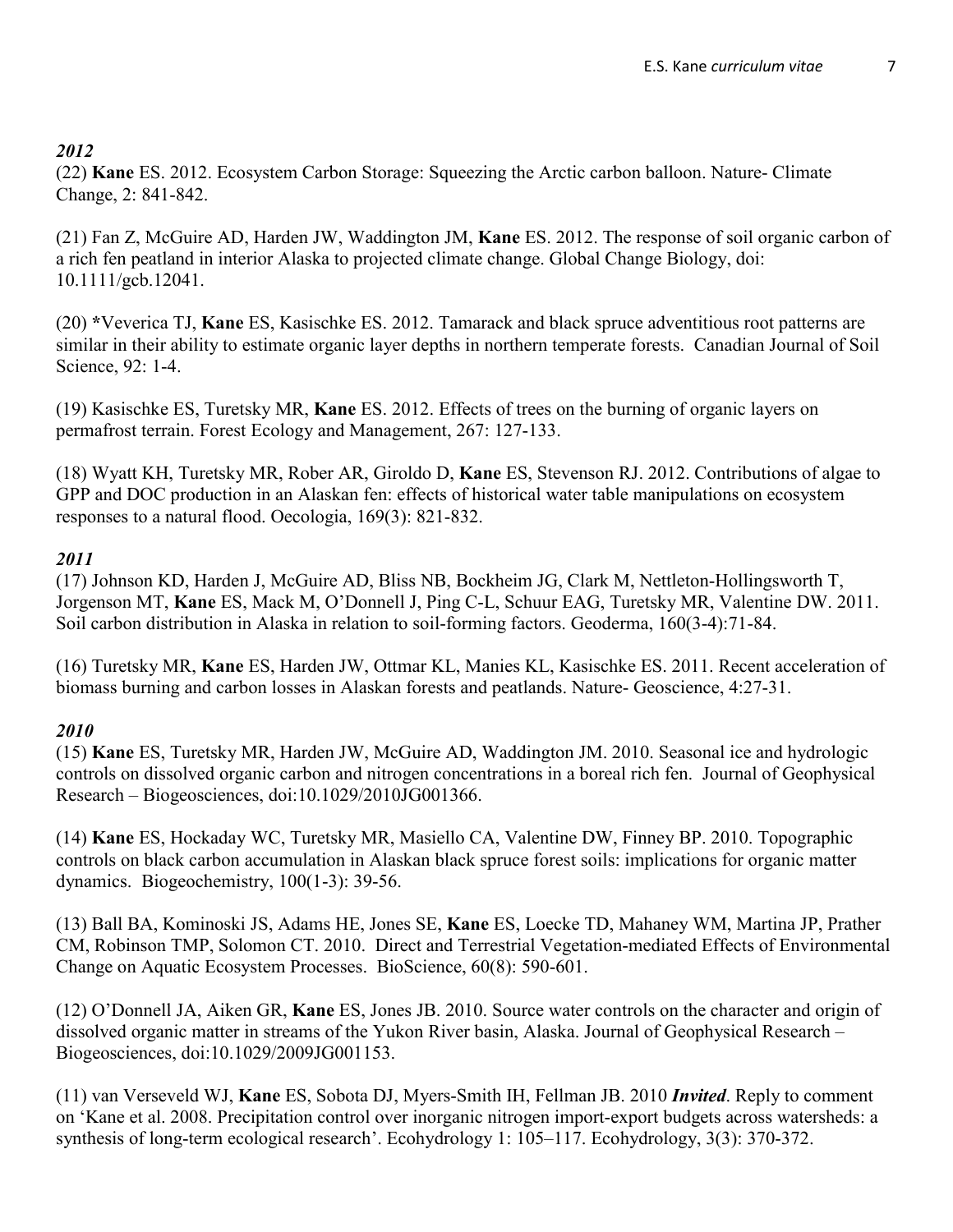(10) Ping CL, Michaelson GJ, **Kane** ES, Packee EC, Stiles CA, Swanson DK, Zaman ND. 2010. Carbon Stores and Biogeochemical Properties of Soils under Black Spruce Forest, Alaska. Soil Science Society of America Journal, 74(3): 969-978.

(9) Barrett K, Kasischke ES, McGuire AD, Turetsky MR, **Kane** ES. 2010. Modeling fire severity in black spruce stands in the Alaskan boreal forest using spectral and non-spectral geospatial data. Remote Sensing of Environment, 114(7): 1494-1503.

# *Prior to MTU-*

(8) **Kane** ES, Vogel JG. 2009. Patterns of total ecosystem carbon storage with changes in soil temperature in boreal black spruce forests. Ecosystems, 12(2): 322-335.

(7) **Kane** ES, Betts EF, Burgin AJ, Clilverd HM, Crenshaw CL, Fellman JB, Myers-Smith I, O'Donnell J, Sobota DJ, Van Verseveld WJ, Jones JB. 2008. Precipitation control over inorganic nitrogen import – export budgets across watersheds: a synthesis of Long-Term Ecological Research. Ecohydrology: 1: 105-117.

(6) **\***Shetler G, Turetsky MR, **Kane** ES, Kasischke E. 2008. Sphagnum mosses control groundlayer fuel consumption during fire in Alaskan black spruce forests: implications for long-term carbon storage. Canadian Journal of Forest Research: 38: 2328-2336.

(5) Kasischke ES, Turetsky MR, Ottmar RD, French NHF, Shetler G, Hoy E, **Kane** ES. 2008. Evaluation of the Composite Burn Index for Assessing Fire Severity in Alaskan Black Spruce Forests. International Journal of Wildland Fire. 17: 515-526.

(4) **Kane** ES, Kasischke ES, Valentine DW, Turetsky MR, McGuire AD. 2007. Topographic influences on wildfire consumption of soil organic carbon in interior Alaska: Implications for black carbon accumulation. Journal of Geophysical Research – Biogeosciences. 112, G03017, doi:10.1029/2007JG000458.

(3) **Kane** ES, Valentine DW, Michaelson GJ, Fox JD, Ping C-L. 2006. Controls over pathways of carbon efflux from soils along climate and stand productivity gradients in interior Alaska. Soil Biology and Biochemistry. 38: 1438-1450.

(2) **Kane** ES, Valentine DW, Schuur EAG, Dutta K. 2005. Soil carbon stabilization along climate and stand productivity gradients in black spruce forests of interior Alaska. Canadian Journal of Forest Research. 35: 2118- 2129.

(1) **Kane** ES, Pregitzer KS, Burton AJ. 2003. Soil respiration along environmental gradients in Olympic National Park. Ecosystems. 6: 326-335. **Peer Reviewed Online Material:**

D'Amore D, **Kane** E. 2016. Climate Change and Forest Soil Carbon. (August, 2016). U.S. Department of Agriculture, Forest Service, Climate Change Resource Center. www.fs.usda.gov/ccrc/topics/forest-soil-carbon.

# **General Technical Reports or Bulletins:**

Kolka, R., C. Trettin, W. Tang, K. Krauss, S. Bansal, J. Drexler, K. Wickland, R. Chimner, D. Hogan, E. J. Pindilli, B. Benscoter, B. Tangen, E. **Kane**, S. Bridgham, and C. Richardson, 2018: Chapter 13: Terrestrial wetlands. *In* Second State of the Carbon Cycle Report (SOCCR2): A Sustained Assessment Report [Cavallaro, N., G. Shrestha, R. Birdsey, M. A. Mayes, R. G. Najjar, S. C. Reed, P. Romero-Lankao, and Z. Zhu (eds.)]. U.S. Global Change Research Program, Washington, DC, USA, pp. 507-567, https://doi.org/10.7930/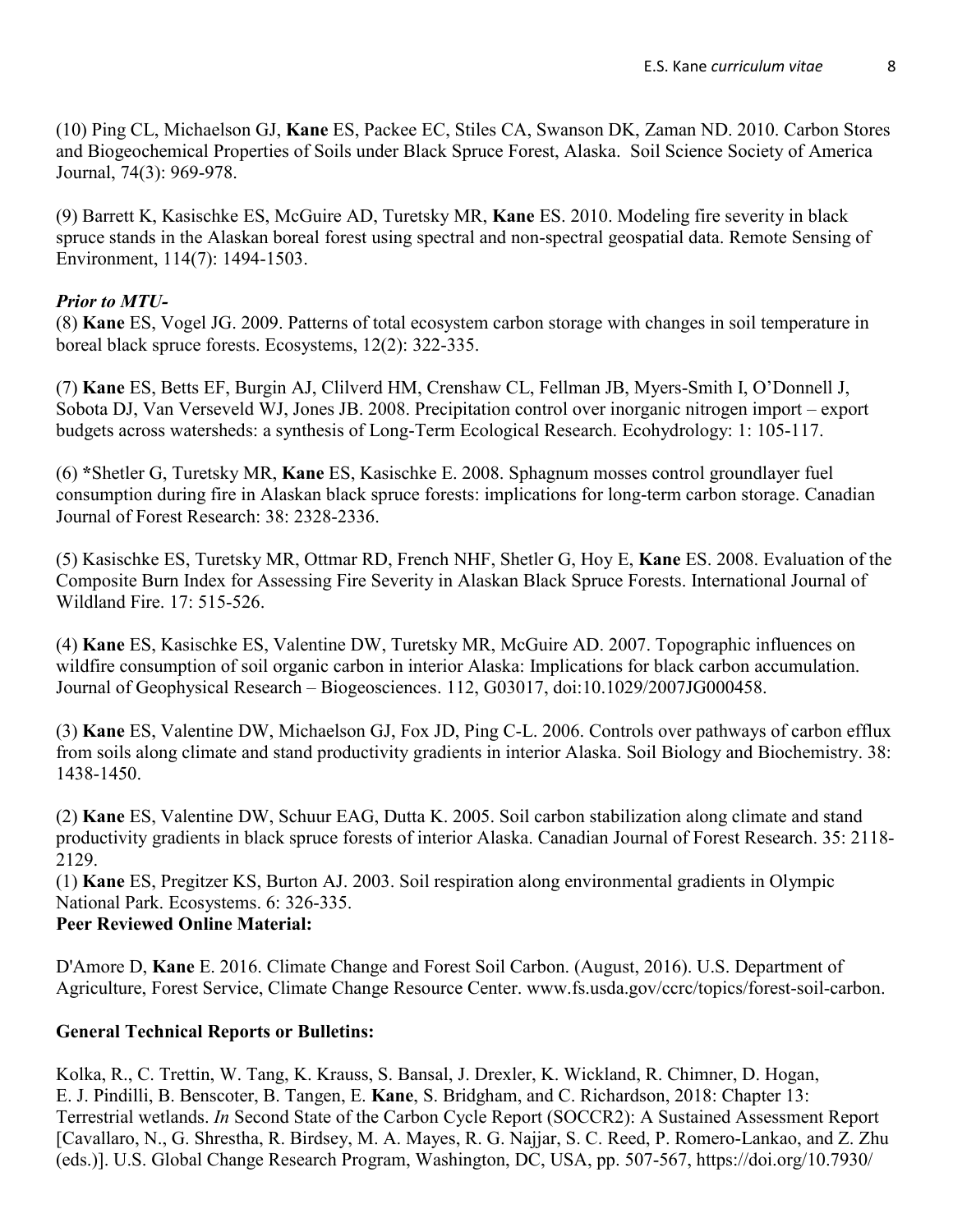SOCCR2.2018.Ch13.

Janowiak, MK.; Iverson, LR.; Mladenoff, DJ.; Peters, E; Wythers, KR.; Xi, W; Brandt, LA.; Butler, PR.; Handler, SD.; Shannon, PD; Swanston, C; Parker, LR.; Amman, AJ.; Bogaczyk, B; Handler, C; Lesch, E; Reich, PB.; Matthews, S; Peters, M; Prasad, A; Khanal, S; Liu, F; Bal, T; Bronson, D; Burton, A; Ferris, J; Fosgitt, J; Hagan, S; Johnston, E; **Kane, E**; Matula, C; O'Connor, R; Higgins, D; St. Pierre, M; Daley, J; Davenport, M; Emery, MR.; Fehringer, D; Hoving, CL.; Johnson, G; Neitzel, D; Notaro, M; Rissman, A; Rittenhouse, C; Ziel, R. 2014. Forest ecosystem vulnerability assessment and synthesis for northern Wisconsin and western Upper Michigan: a report from the Northwoods Climate Change Response Framework project. Gen. Tech. Rep. NRS-136. Newtown Square, PA: U.S. Department of Agriculture, Forest Service, Northern Research Station. 247 p.

Yarie J, **Kane** E, Mack M. 2007. Aboveground biomass equations for the trees of Interior Alaska. Agricultural and Forestry Experiment Station Bulletin: 115. University of Alaska, Fairbanks. 15p.

## **Published Abstracts and Conference Presentations:**

*Invited-* Fire Severity in Arctic and Boreal Peatland Complexes: Peat Consumption and Stand Regeneration Patterns Following 2014 and 2015 Northwest Territories Wildfires. Soils Science Society of America International Converence, January 2019, San Diego, CA.

Towards a global assessment of pyrogenic carbon from vegetation fires by Thorsten Dittmar et al. submitted to SSS6.4; EGU summer meeting, Vienna, Austria. Abstract number EGU2016-5683.

Water Table Effects on Root Properties of Plant Functional Types in a Northern Peatland Mesocosm Study. Ontl T, Hoch P, Custer M, Lilleskov E, Kane E, Potvin L, Kolka R, Chimner R. Soil Science Society of America, Fall Meeting, November 2015.

*Invited* Dissolved Organic Carbon as an Indicator of Peat Redox Processes: Lessons Learned from Manipulation of Water Table and Plant Functional Types. Society of Wetland Scientists, summer meeting, May 2015, Providence, Rhode Island.

Chemical Structure and Molecular Dimension As Controls on the Inherent Stability of Charcoal in Boreal Forest Soil; William Hockaday; Evan Kane; Mikael Ohlson; Rixiang Huang; Justin Von Bargen; Rebecca Davis. AGU Fall Meeting, Dec. 2014, San Francisco CA. B53H-07.

Geographic Perspective on Factors Controlling Post-Fire Succession in Boreal Black Spruce Forests in Western North America; Eric Kasischke, University of Maryland NASA Headquarters; Evan Kane, Michigan Tech Univ—SFRES; Helene Genet, Institute of Arctic Biology, University of Alaska Fairbanks; Merritt Turetsky, University of Guelph; Jonathan ODonnell, National Park Service Fairbanks; Elizabeth Hoy, University of Maryland; Kirsten Barrett, University of Leicester; Jennifer Baltzer, Wilfrid Laurier University. AGU Fall Meeting, Dec. 2014, San Francisco CA. B31D-0038A.

Quantifying the effect size of changing environmental controls on carbon release from permafrost-affected soils; Christina Schaedel, Martin Bader, Edward Schuur, Rosvel Bracho, Petr Capek, Sarah De Baets, Katka Diakova, Jessica Ernakovich, Iain Hartley, Colleen Iversen, Evan Kane, Christian Knoblauch, Massimo Lupascu, Susan Natali, Richard Norby, Jonathan O'Donnell, Taniya Roy Chowdhury, Hana Santruckova, Gaius Shaver, Victoria Sloan, Claire Treat, Mark Waldrop. AGU Fall Meeting, Dec. 2014, San Francisco CA. GC14A-03.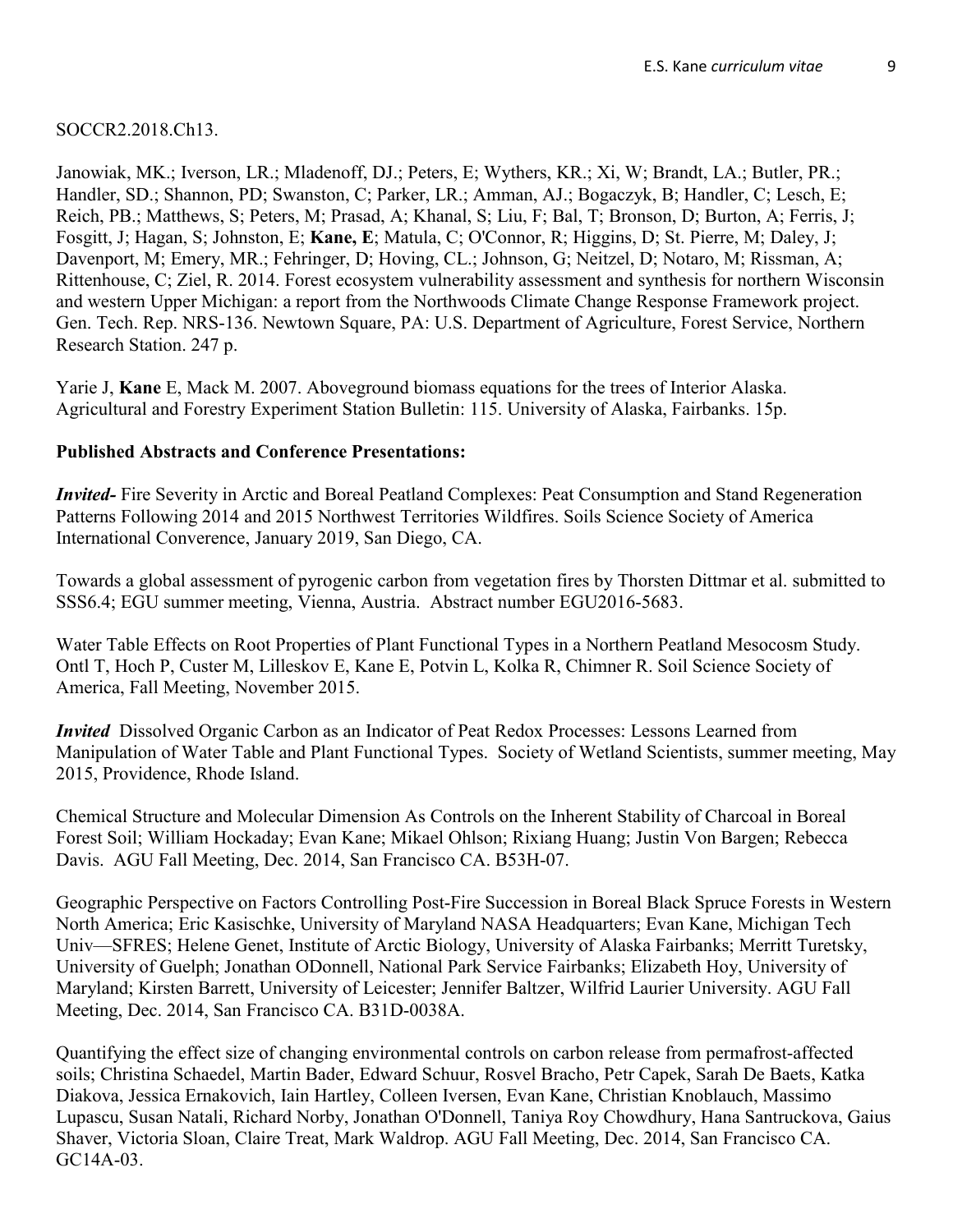Controls on northern wetland methane emissions: insights from regional synthesis studies and the Alaska Peatland Experiment (APEX); Merritt Turetsky, Eugenie Euskirchen, Claudia Czimczik, Mark Waldrop, David Olefeldt, Zhaosheng Fan, Evan Kane, Anthony McGuire, Jennifer Harden. AGU Fall Meeting, Dec. 2014, San Francisco CA. B23H-07.

Lifting the Humic Veil: A Novel Approach to Quantitating Occluded Iron in Peat Porewater, Tim Veverica, Evan Kane, Amy Marcarelli, Sarah Green. AGU Fall Meeting, Dec. 2014, San Francisco CA. B41H-0160.

The Utility of Fire Radiative Energy for Understanding Fuel Consumption due to Wildfire in Boreal Peatlands, Asim Banskota, Mike Falkowski, Evan Kane, Alistair Smith. AGU Fall Meeting, Dec. 2014, San Francisco CA. B53C-0200.

Linking Root Productivity and Rhizosphere Processes of Different Plant Functional Types to Biogeochemical Processes in Northern Peatlands. Todd A Ontl; Justina Silva; Lynette Potvin; Evan Kane; Erik Lilleskov; Randall K. Kolka. SSSA Meeting, Long Beach, CA, Nov. 2014. 823.

Changes in the Carbon Concentration of Organic Matter in Different Soil Types and Horizons in Forested Spodosols. Evan Kane; Martin F. Jurgensen; Christopher Swanston. SSSA Meeting, Long Beach, CA, Nov. 2014. 826.

*Invited* Understanding Peat Redox and Decomposition Environment with Different Plant Functional Types and a Drier Climate: Considering More Than Just Water Table Position. Evan Kane, Erik Lilleskov, Lynette Potvin, Randall K. Kolka, Tim Veverica, Karl Romanowicz, Todd A Ontl, L. Jamie Lamit, Rod Chimner. SSSA Meeting, Long Beach, CA, Nov. 2014. 411-1.

Kane ES, Lilleskov EA, Kolka RK, Potvin LR, Pypker T, Chimner R. Interactive controls of water table and plant functional types on the carbon balance of northern peatlands: gaining mechanistic understanding through a tightly controlled mesocosm experiment (PEATcosm). 2013. North American Carbon Program; 4th All investigators meeting; Albuquerque NM. February 4-7.

Meingast K, Falkowski M, Kane E. Using field spectroscopy to assess the hydrology of Northern Lowland and Boreal Peatland fuels. 2013. North American Carbon Program; 4th All investigators meeting; Albuquerque NM. February 4-7.

Falkowski M, Kane E, Smith A, Kremens R, French N, Banskota A. Fuel Consumption and Carbon cycling in northern peatland ecosystems: Understanding vulnerability to burning, fuel consumption, and emissions via remote sensing of fuel moisture and radiative energy. 2013. North American Carbon Program; 4th All investigators meeting; Albuquerque NM. February 4-7.

Daniels, AL, Kane ES, Kolka R, Lillekkov EA. The effects of peatland plant functional types and altered hydrology on dissolved porewater chemistry. 2012. American Geophysical Union conference; San Francisco CA. December 3-7.

Romanowicz, K.J., A.L. Daniels, L.R. Potvin, E.S. Kane, R.K. Kolka, R.A. Chimner, and E.A. Lilleskov. Incorporating peatland plant communities into the Enzymic 'Latch' hypothesis: can vegetation influence carbon storage mechanisms? 2012. American Geophysical Union conference; San Francisco, CA. December 3-7.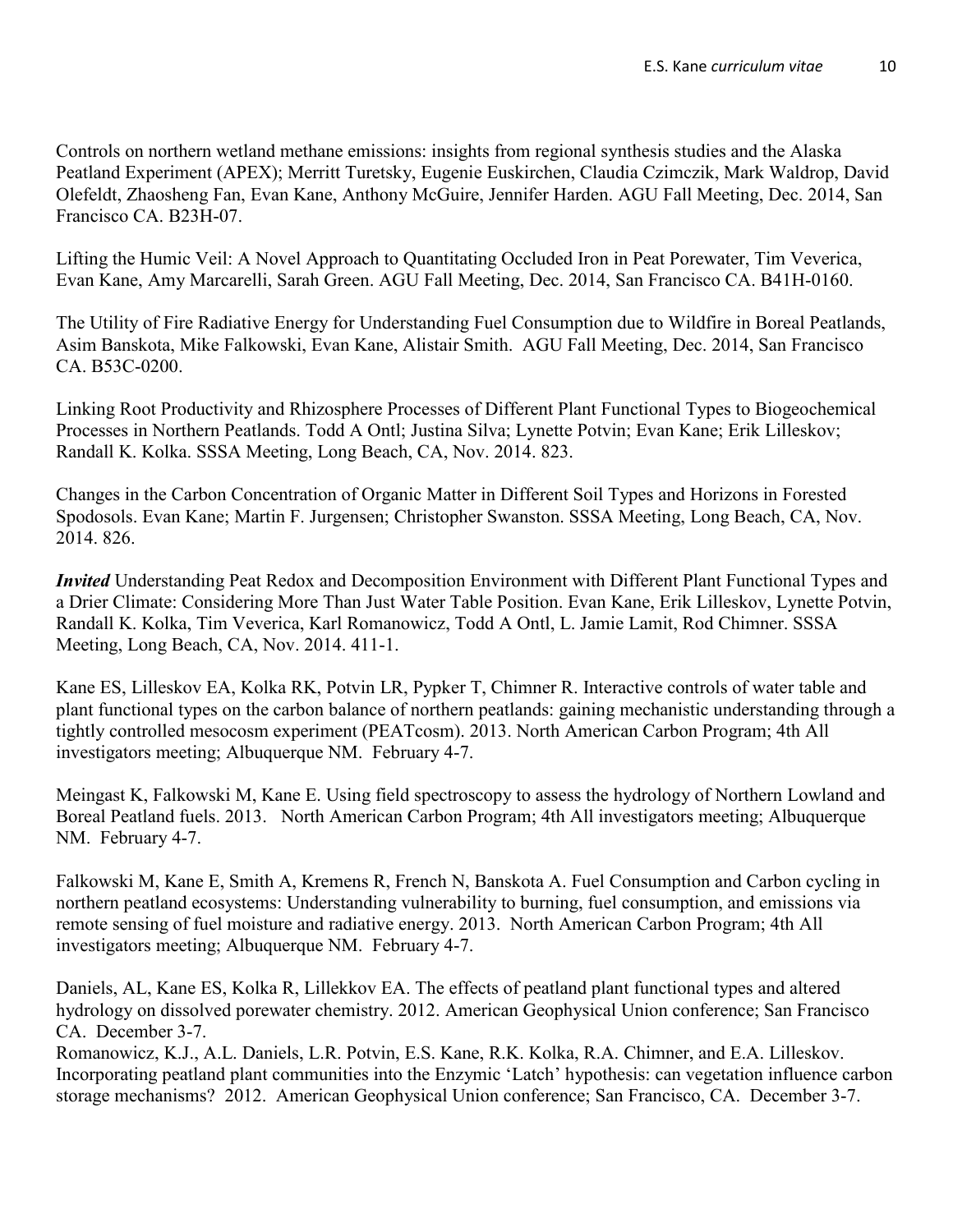*Invited* E.S. Kane; W.C. Hockaday., 2012. Does more intense burning occurring in warmer, drier boreal forest create more stable black carbon in soils? European Geophysical Union spring meeting; Vienna, Austria, Session SSS7.3.

*Invited*, E.S. Kane; J.A. Hribljan; M.R. Turetsky; R.A. Chimner. 2012. Effects of peatland drainage on dissolved organic carbon quality and quantity. INTECOL 9 scheduled June 3-8, 2012 in Orlando, Florida.

*Invited*, M.R. Turetsky; E.S. Kane; B. Benscoter. 2011. Biomass burning in boreal forests and peatlands: Effects on ecosystem carbon losses and soil carbon stabilization as black carbon. AGU Fall Meeting; San Francisco GC34C-04.

E.S. Kasischke; E.S. Kane; J.A. O'Donnell; N.L. Christensen; S.R. Mitchell; M.R. Turetsky; D.J. Hayes; E. Hoy; K.M. Barrett; A.D. McGuire; F. Yuan. *Invited,* 2011. Feedbacks between climate, fire severity, and differential permafrost degradation in Alaskan black spruce forests - implications for carbon cycling. AGU Fall Meeting; San Francisco B13J-02.

*Invited* Kane, E.S. 2010. Wildfire effects on soil carbon dynamics in black spruce forest. Xi Sigma Pi annual Symposium (*Fire in the Ecosystem*); Michigan Tech. University.

N. McConnell; A.D. McGuire; J.W. Harden; E.S. Kane, M.R. Turetsky. 2010. Controls on Ecosystem and Root Respiration in an Alaskan Peatland. AGU Fall Meeting; San Francisco B41H-0412.

E. S. Kane; L. R. Mazzoleni; C. J. Kratz; J. A. Hribljan; C. P. Johnson; T. G. Pypker; R. A. Chimner. 2010. Dissolved organic carbon in peat porewater increases with warming: a field manipulation experiment in a northern temperate bog. AGU Fall Meeting; San Francisco B23E-0425.

K. R. Neufeld; M. R. Turetsky; E.S. Kane. 2010. Controls of vegetation, hydrology, and climate on DOC production in Alaskan peatlands. AGU Fall Meeting; San Francisco B23E-0427.

Kane, E.S., Turetsky, M.R., Waddington, M.J., Harden, J.W., McGuire, A.D. 2009. Seasonal Ice and Drainage Controls over Solute Chemistry in a Rich Boreal Fen: a Field Water Table Manipulation Experiment in Interior Alaska. Eos Trans. AGU, 88(52), Spring Meet. Suppl., Abstract, B11D-0770.

Kane, E.S., Harden, J.W, Kasischke, E.S., Turetsky, M.R., Manies, K.L. 2007. Spatial variability in organic layer characteristics following wildfire in interior Alaskan black spruce forests. Eos Trans. AGU, 88(52), Fall Meet. Suppl., Abstract, B11D-0770.

Kane, E.S., Valentine, D.W., Finney, B.P. 2007. Soil black carbon stocks are not related to patterns of charcoal production from past wildfires in interior Alaska: a comparison of lake sediment and terrestrial records. VI International Conference Disturbance Dynamics Workshop; Fairbanks, Alaska.

Kane, E.S., Harden, J.W, Kasischke, E.S., Turetsky, M.R., Manies, K.L. 2006. Soil drainage and topographic influences on wildfire consumption of soil organic carbon in boreal forests: implications for carbon stability. Eos Trans. AGU, 86, Fall Meeting. Suppl., Abstract B21A-1011; San Fransisco, California.

Kane, E.S., Valentine, D.W., Michaelson, G.J., Fox, J.W., Ping, C-L. 2005. Controls Over Pathways of Carbon Efflux From Soils Along Climate and Black Spruce Productivity Gradients in Interior Alaska. 2nd Annual International Conference on Mechanisms of Organic Matter Stabilization and Destabilization in Soils and Sediments; Monterey, California.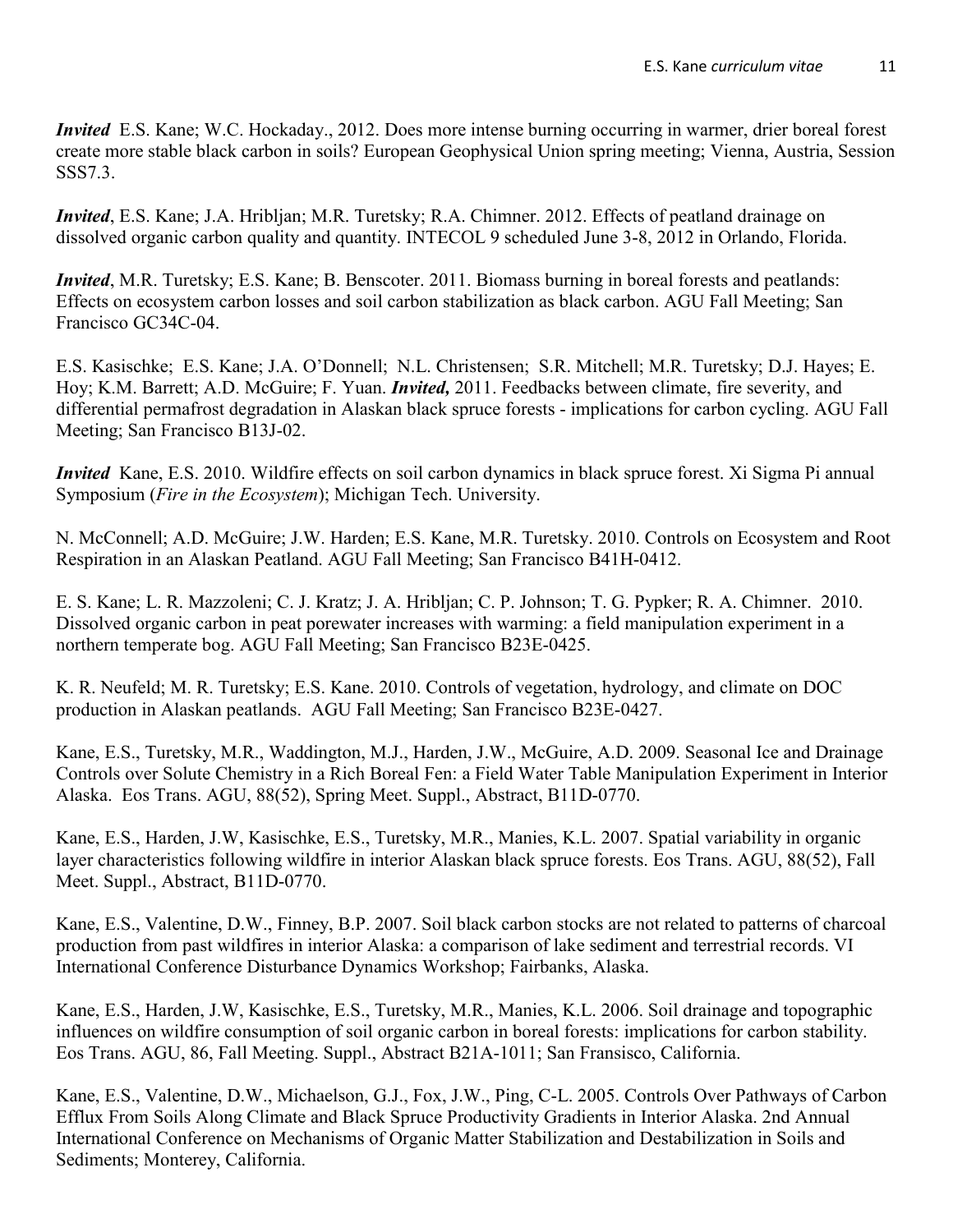Kane, E.S., Valentine, D.W., Michaelson, G.J., Fox, J.W., Ping, C-L. 2005. Controls Over Water-Soluble Organic Carbon Characteristics and Fluxes Along Climate and Stand Productivity Gradients in Interior Alaska. ESA: 90th Annual Meeting; Montreal, Quebec, Canada.

E.S. Kane; Betts, E. 2005. Stream Chemistry as an ecological indicator of continent-wide disturbance. Workshop presented at the first LTER student research synthesis symposium; Blue River, Oregon.

Kane, E.S., Valentine, D.W., Schuur, E.A.G., Dutta, K. 2004. Soil Carbon Stabilization Along Climate and Stand Productivity Gradients in Black Spruce Forests of Interior Alaska. Eos Trans. AGU, 85(47), Fall Meeting. Suppl., Abstract B23A-0944; San Fransisco, California.

Kane, E.S., Valentine, D.W., Schuur, E.A.G., Dutta, K. 2004. Soil Carbon Stabilization Along Productivity Gradients in Interior Alaska. Inland Northwest Research Alliance 2004 Environmental and Subsurface Science Symposium; Spokane, Washington.

Kane, E.S., Valentine, D.W. 2003. Soil carbon stabilization along productivity gradients in the boreal forest. LTER All Scientists Meeting; Seattle, Washington.

Kane, E.S., Pregitzer, K.S., Burton, A.J., Ashby, J.A. 2001. Soil CO2 efflux along a diverse temperature and moisture gradient in Olympic National Park, Washington. ESA: 86th Annual Meeting; Madison, Wisconsin.

## **Conferences Convened:**

Co-organizer; "Monitoring Forest Soil Moisture for a Changing World", Michigan Tech Research Institute, Ann Arbor, MI; May, 2018.

Co-convener for special session at AGU fall meeting; Observations and Model Requirements for Understanding Drivers of Disturbance Processes in Arctic and Boreal Terrestrial Ecosystems (2014)

Co-convener for special session at AGU spring meeting; Detecting Change in Permafrost through Physical and Biogeochemical Linkages (2009)

Kane, E.S., Turetsky, M.R. 2009. An Alaska Soil Carbon Database; Database Collaborator's Meeting; Fairbanks, Alaska, 4 March 2009; Eos, Vol. 90, No. 21, 26 May 2009.

# **Awarded Research Grants and Contracts:**

2021-2024 *Collaborative Research: Does tree encroachment with altered hydrology in peatlands accelerate or suppress decomposition*? PI: E. Kane, Co-I's E. Lilleskov, J. Keller. NSF-DEB, \$647,251. 2 PhD students funded.

2020-2025 *Collaborative Research: Long-term changes in peatland C fluxes and the interactive roles of soil climate, vegetation, and redox supply in governing anaerobic microbial activity*. PI: Kane ES, Co-I: Keller J, Turetsky MR. NSF (LTREB), \$590,000. 1 PhD student, 1 MS student funded.

2016-2019 *Analysis of Nutrient Poor Sandy Soils of Wisconsin*. PI: Kane ES. Wisconsin Department of Natural Resources, \$26,282. 1 MS student funded.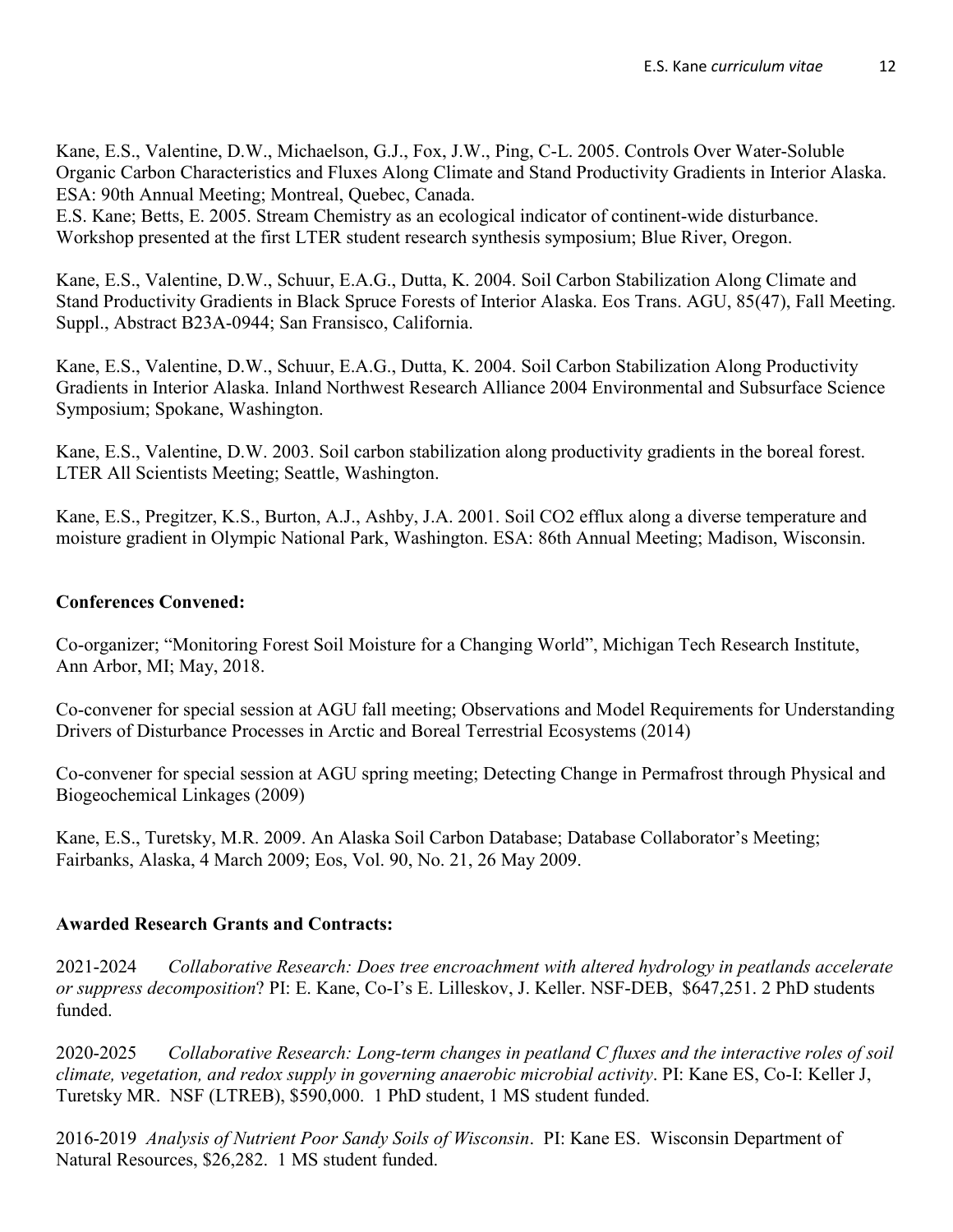2016-2019 Understanding Climate Change Drivers of Trace gas Production in Black Spruce Forests of Minnesota. PI: Kane ES. UT Battelle; Oak Ridge National Lab, \$87,760.

2016-2019 *Understanding the Vulnerability and Resiliency of Boreal- Taiga Ecosystems to Wildfire in a Changing Climate: A study of the 2014 Northwest Territories Wildfires*. PI: L. Bourgeau-Chavez, Co-I's: Kane ES, French NH, Balzer J, de Groot W, Flannigan M, Turetsky M. NASA ABoVE: \$623,406. 1 MS student funded.

2014-2019 *Collaborative Research: Long-term changes in peatland C fluxes and the interactive roles of soil climate, vegetation, and redox supply in governing anaerobic microbial activity*. PI: Kane ES, Co-I: Keller J, Turetsky MR. NSF (LTREB), \$429,000. 1 PhD student funded.

2015 *MRI: Acquisition of an Ultrahigh Resolution Mass Spectrometer for Interdisciplinary Research and Education.* PI: Mazzoleni L. \$774,668.

2012-2016 *Fuel Consumption and carbon cycling in northern peatland ecosystems: Understanding vulnerability to burning, fuel consumption, and emissions via remote sensing of fuel moisture and radiative energy.* PI: Falkowski MJ, Co-I: Kane ES, Miller ME, Bourgeau-Chavez L, French N, Levin E. NASA (NSPIRES), \$827,074. 1 post-doc funded.

2012-2016(NCE) *Collaborative Research: PEATcosm: Understanding the interactions of climate, plant functional groups and carbon cycling in peatland ecosystems*. PI: E. Kane, Co-I E. Lilleskov, R. Kolka, R. Chimner, T. Pypker, J. Lennon. NSF-DEB, \$560,115. 1 MS and 2 PhD students funded.

2011-2014(NCE) *Influence of fuel moisture and density on black carbon formation during combustion of boreal peat fuels*. PI: B. Benscoter, Co-I Kane, E. G. Corace, M. Falkowski. Joint Fire Science Program, \$70,916. 1 MS student funded.

2011-2014(NCE) *Interactive effects of climate change and altered decomposer communities on the stabilization of wood-derived C in soils: Catalyst for new research*. PI: S. Resh, Co-I: E. Kane, D. Richter, Department of Energy, \$150,000.

2010-2012 *Initiating Peatland Research at the Houghton Mesocosm Facility: Graduate Student Funding*. PI: E. Kane, Co-I: R. Chimner, R. Kolka. U.S. Forest Service Joint Venture Agreement, \$83,248. 1 MS student funded.

2011 *Infrastructure enhancement request for the acquisition of a Sunset Laboratory OCEC Instrument for the determination of organic and elemental carbon*. Co I W. Cantrell, L. Mazzoleni, P. Doskey, K. Paterson. Michigan Tech. Research Excellence Fund, Infrastructure Enhancement, \$34,800

2009-2012 *Predicting how CH4 formation, transport pathways and flux rates in peatlands will respond to climate change*. PI R. Chimner, Co-I: E. Kane, T. Pypker, Co-I P. Doskey, E. Kane, DOE NICCR, \$147,000.

2007-2009 *Wetland soils as harbors of mercury: the vulnerability of mercury leaching export to streams under changing land-use and climatic regimes*. Center for Watershed Studies Fellowship (M.R. Turetsky; MSU), \$115,230.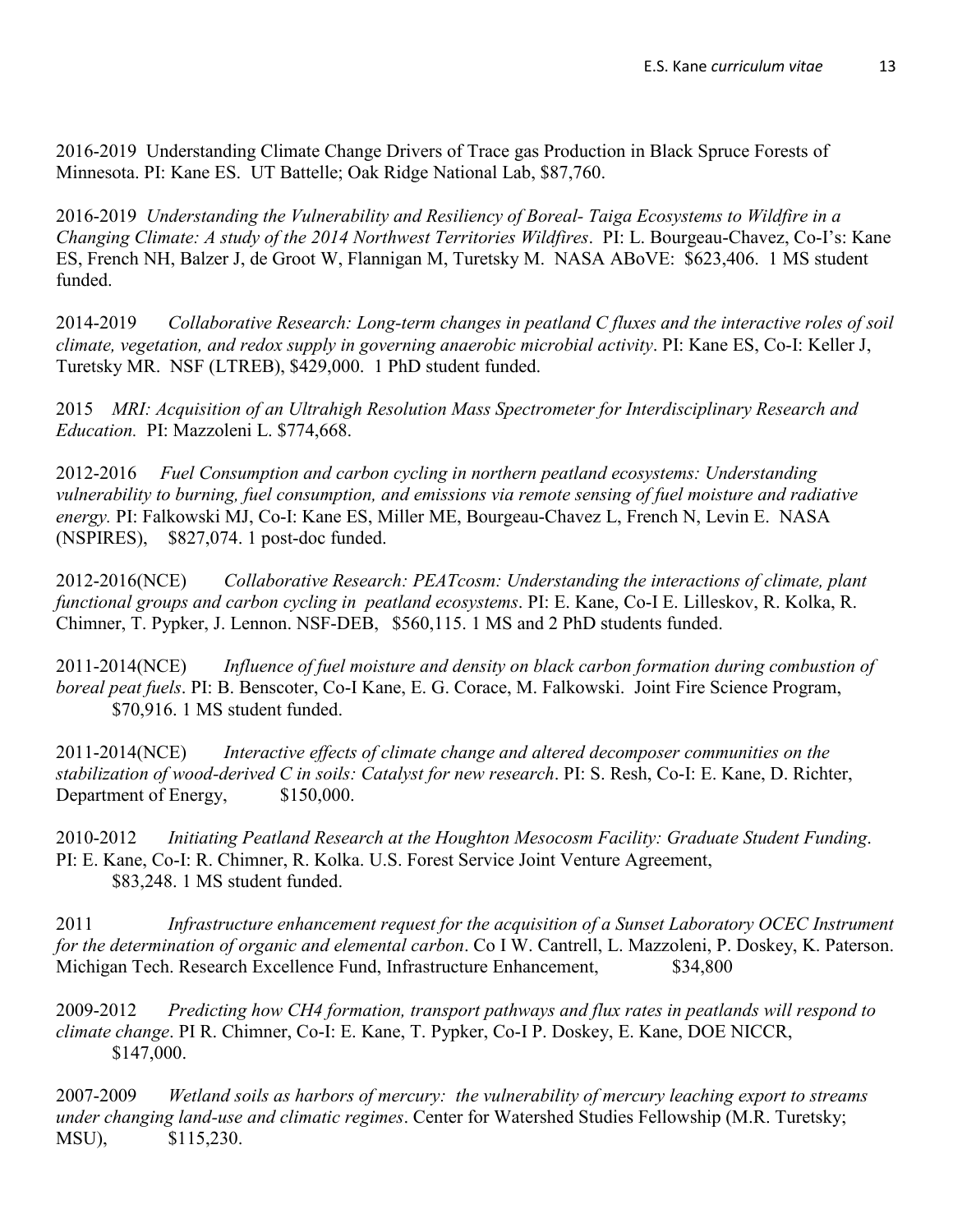2005 *Stream chemistry as an ecosystem indicator of continent-wide disturbance*. LTER Network Office Coordinating Committee; proposal for cross-site science within the LTER Network. coauthors: I. Myers-Smith, J. O'Donnell, N. Lisuzzo, E. Betts, H. Clilverd. \$5,000.

2004 *First LTER Graduate Student Collaborative Research Symposium*. FCE LTER supplemental proposal request. co-authors: T. Troxler-Gann, R. Daoust, H. Dalgleish, S. Oakes, R. Michaels, N. Grimm. \$43,620.

2003 Inland Northwest Research Alliance Fellowship (Dept. of Energy); Subsurface Science Graduate Research Program, \$65,000.

2003 *The Interaction Between Production and Landscape Position in Controlling Soil Carbon Accumulation in Fire-prone Black Spruce Ecosystems*. Global Change Student Research Grant (UAF Center for Global Change and Arctic Systems Research). \$10,000.

#### **Pending Research Grants and Contracts:**

NSF 2011257 PI: Kane NSF (LTREB- renewal): Collaborative Research: Long-term changes in peatland C fluxes and the interactive roles of soil climate, vegetation, and redox supply in governing anaerobic microbial activity Pending \$290,707. 1 PhD student funded.

## **3. TEACHING:**

#### **Undergraduate Courses Taught:**

Soil Science (FW3330). 4 credits (with lab). An introduction to the physical, chemical, and biological properties of soils, with particular emphasis on forested ecosystems of northern Michigan. Laboratory analysis techniques are also covered.

#### **Undergraduate Independent Studies:**

Summer Undergraduate Research Fellowship (SURF), MTU.

- (13) Maddie Pugh; 2021, Using peat charcoal layers as a common datum for C cycling
- (12) Grady Boyle; 2020, Redefining the Organic Matter to Carbon ratio in Spodosols
- (11) Ally O'Neil; 2020, Hydraulic properties of drought stress in peatlands
- (10) Chelsey Bach; 2018, Soil properties in response to heavy moose browse
- (9) Chelsey Bach; 2016, Methods in soil genomics: Global Peatland Microbiome Project

(8) Lee Theobald; 2016. Assessment of harvesting on marginal soils for long-term productivity characteristics in Northern Wisconsin.

(7) Robert Richard; 2015. Assessment of biochar and wood ash amendments to assist seedling development in production forestry.

(6) Sarah Harttung; 2015. Changes in peat density and carbon stocks with altered water table and plant functional types.

(5) Eryn Grupido; 2014. Characterizing sediments from the putative site of LaSalle's Griffon crash site near Niagara escarpment.

(4) Kevin Wright; 2013. Undergraduate research project; mapping peatland wildfire fuels with WorldView II imagery.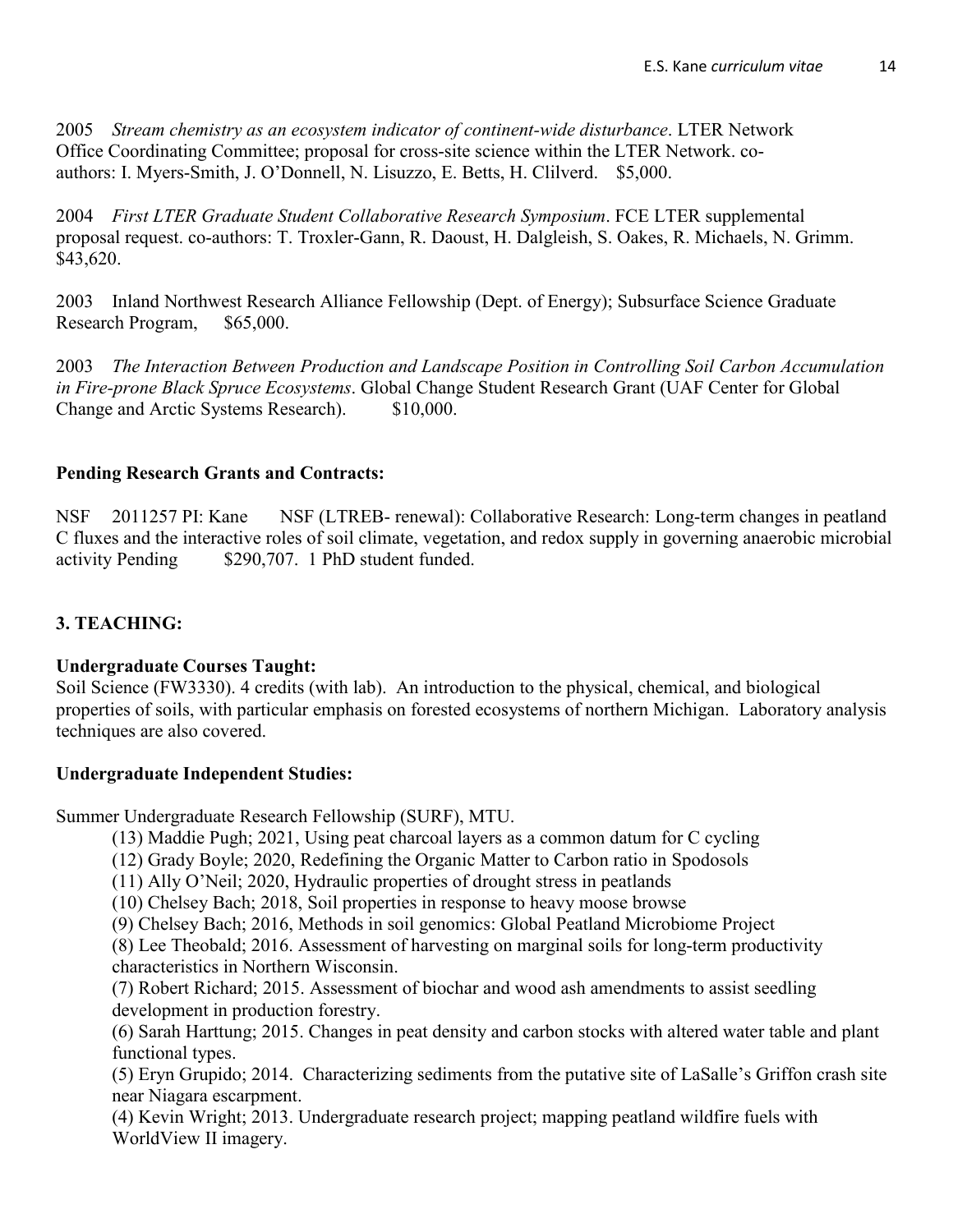(3) Lauren Manninen; 2011- in progress (with C. Tarasoff) Soil Carbon Stabilization in Switchgrass Plantation Systems of Northern Michigan. Awarded.

(2) Kristina Flesher; 2009. *Magnetite: its effect on soil, plant growth, and use as an indicator of past geological events.* Declined funding.

(1) Timothy Veverica; 2009. *Tamarack and black spruce adventitious root patterns are similar in their ability to estimate organic layer depths in northern temperate forests*. \$3000 awarded.

## **Graduate Courses Taught:**

Forest Soils (FW5060/FW5330). 3 credits (with lab). An introduction to the physical, chemical, and biological properties of soils, with particular emphasis on forested ecosystems of northern Michigan. Laboratory analysis techniques are also covered.

Distinguished Ecologist Lecture Series *DELS* (FW5000). 1 credit. An opportunity to meet with some of the world's leading ecologists and to discuss their research. Pre- and post-lecture meetings enable students to review some of the research and discuss how it has impacted the field of ecology.

Graduate Teaching (FW6980). Development of teaching skills through assisting in instruction. Students gain experience in course organization, lecture and laboratory instruction, and laboratory preparation.

Forest Resources and Environmental Science Master's Research (FW5999). An original investigation in forest science, ecology, and forest molecular genetics that culminates in a Master's degree.

Introduction to Wildland Fire (FW4300/FW5510). 3 credits. An introduction into aspects of fire science, management, ecology, and social and economic effects of wildland fire. *Co-taught with J. Wagenbrenner*.

Wildland Fire Seminar (FW5510). 1 credit. A survey of literature describing ecological causes and effects of wildfire, and an introduction to the Wildland Fire Danger Rating System.

Methods in Soil Organic Matter Characterization (FW5510). 2 credits. Assessment of soil organic matter and evaluation of biological and physical fractionation methods for carbon in soils.

Dissolved organic matter seminar (FW5510). 1 credit. A survey of literature pertaining to dissolved organic matter in natural ecosystems, methods, and applications.

## **Guest Lectures:**

Wetlands (FW4220). Boreal forest peatlands and climate change.

Soil Biogeochemistry (FW5517). The importance of dissolved organic carbon and nitrogen for soil carbon stabilization

Stable Isotopes in Ecology and Environmental Science (FW5140). The applicability of foliar stable isotopes to ecosystem carbon and nitrogen cycling.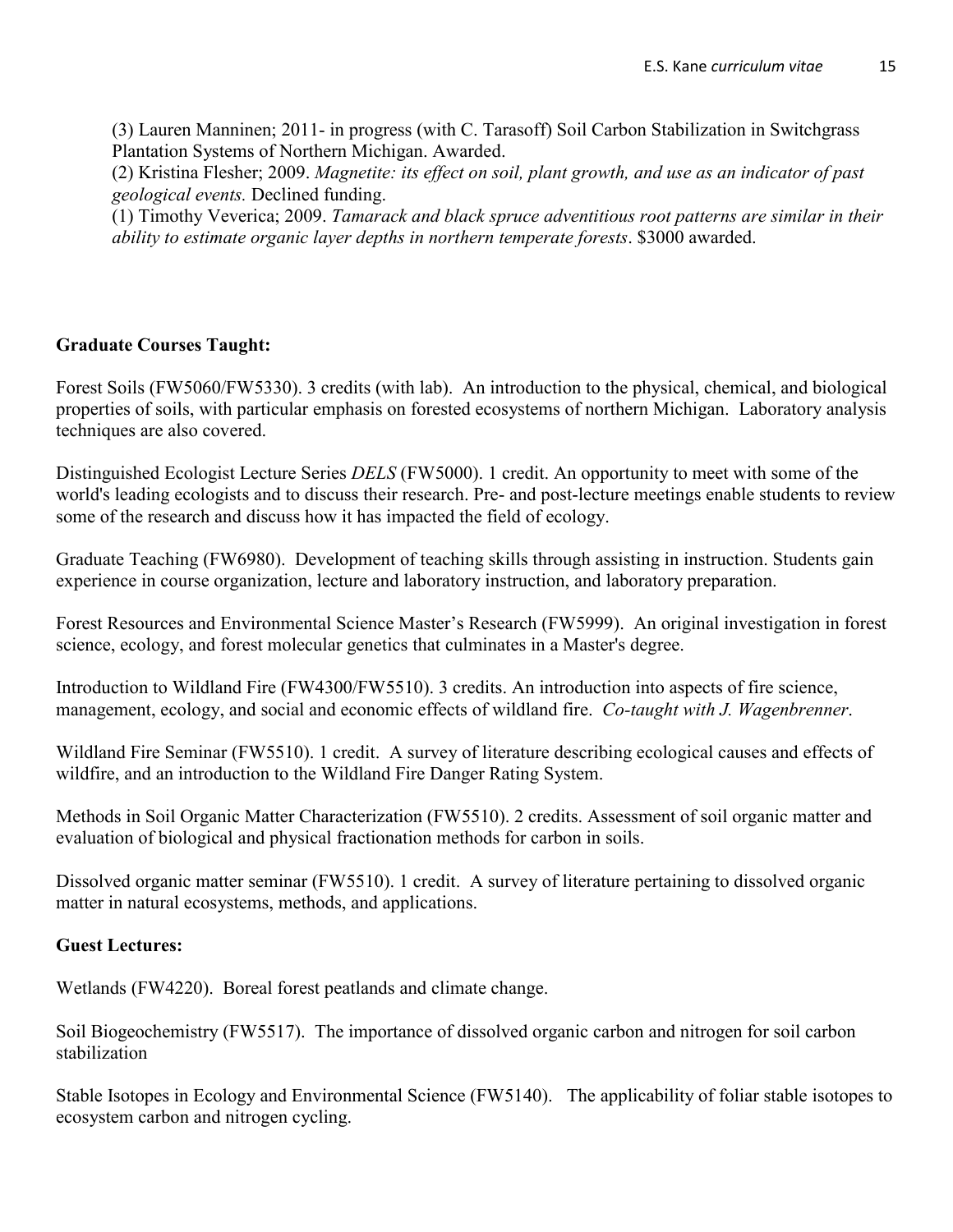#### **Graduate Theses Supervised or Co-Supervised:**

Name, years, topic of thesis

(15) Jessica Czarnecki, 2021- PhD in progress. Long-term effects of altered hydrology on trace gas production in a boreal peatland.

(14) Nor Serocki, 2021- MS in progress. Long-term effects of altered hydrology on plant community and trace gas production in a boreal peatland.

(13) Liam Kraus, 2019- 2021 MS. Long-term effects of Judicial Ditches for carbon losses in Minnesota peatlands

(12) Madeline Peterson, 2019-2021 MS. Controls on mercury methylation in peatlands

(11) Dominic Uhelski, 2018-2021 PhD. Determining the nature fire return interval of upper Michigan lowland conifer forest

(10) Robert Richard, 2016- 2020 PhD. Evaluation of chemical and physical properties of currently restricted soils throughout Wisconsin.

(9) Deanna Seil, 2016- 2019. Peace Corps Masters International.

(8) Liz Ernst, 2015- 2017 MS Fire severity effects on carbon loss and regeneration in diverse Canadian peatlands

(7) Danielle Rupp, 2015- 2019 PhD. Anaerobic metabolism in Alaskan peat

(6) Sam Mosier, 2013-2015 MS. Wood-derived carbon stabilization in soils.

(5) Greg Houle, 2013-2015 MS. Carbon cycling in boreal ecosystems.

(5) Karl Miengast, 2014- 2020 PhD. Dissolved soil organic matter export dynamics into Lake Superior.

(4) Estefanía López González, 2012-did not finish, Carbon cycling in northern peatlands in the face of a changing climate

(3) Tim Veverica, 2012- 2014 MS, Peatland plant functional types determine dissolved porewater chemistry and their implications for anaerobic metabolism (2) Karl Miengast, 2011-2013 MS. Development of fuel moisture characterization models for Northern Lowland and Boreal Peatland Fuels

(1) Aleta Daniels, 2010-13 MS. Peatland plant functional types determine dissolved porewater chemistry

#### **Graduate Theses Committees:**

(24) Amna Ijaz, 2018-2021, PhD: HIGH-RESOLUTION MOLECULAR CHARACTERIZATION OF COMPLEX ENVIRONMENTAL MIXTURES

(23) Mindy Kantola, 2017-2020, MS (Northern Michigan University):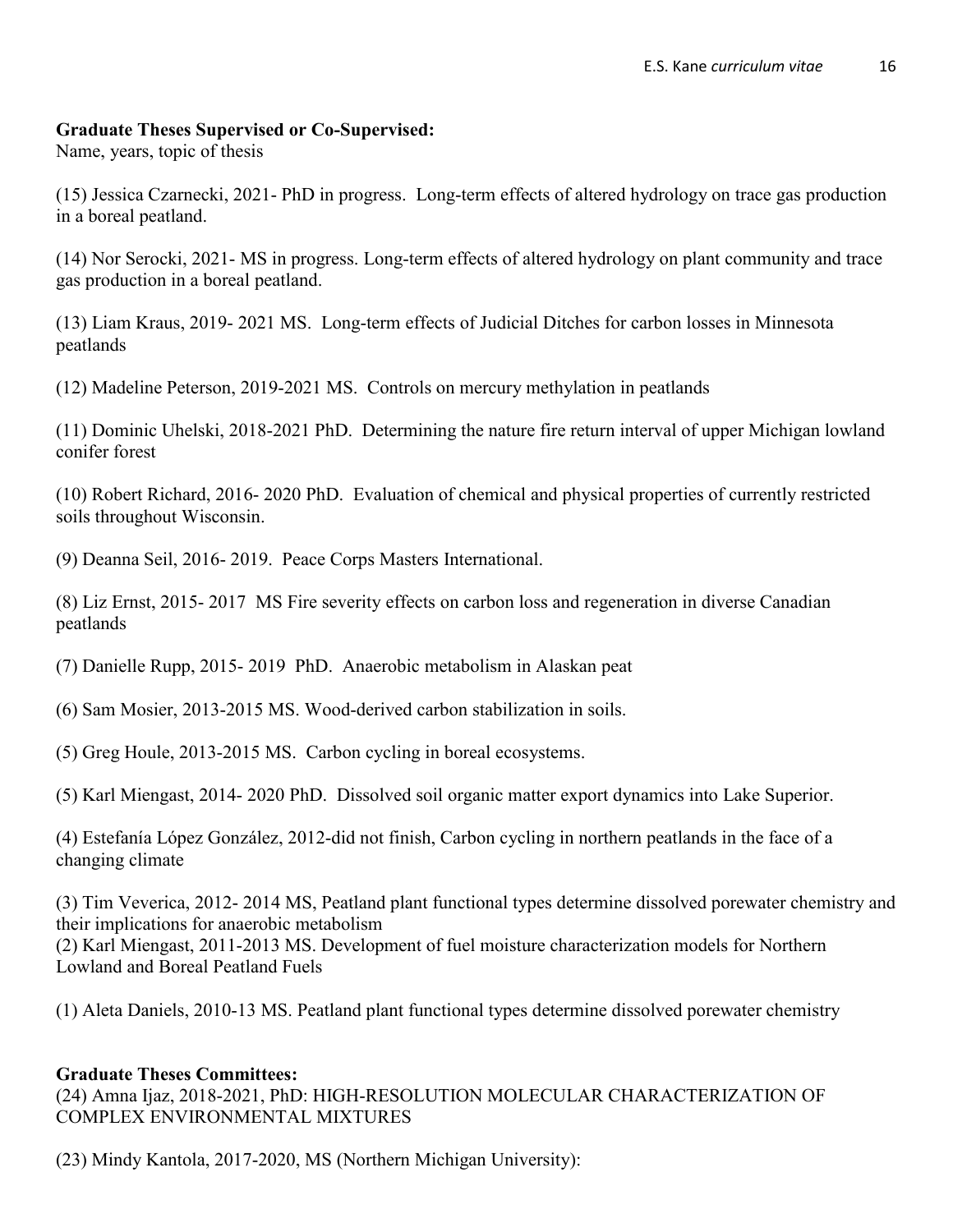(22) Mara McPartland, 2016-2018, MF (University of Minnesota): The response of boreal peatland community composition and NDVI to hydrologic change, warming and elevated carbon dioxide.

(21) Joel Taylor, 2015-2017, MF (Ball); I assisted with his defense evaluation. I also worked with Joel in my Forest Soils course.

(20) Rafia Rahman, 2017- 2019 (MS; advised by M. Kelly): Effects of timber harvest on soil bulk density.

(19) Brice Grunnert, 2013- 2019 (PhD., advised by C. Mouw, MTU): Assessment of Remote Sensing Methods for CDOM dynamics in the Bering Sea.

(18) Colin Brooks, 2014 – 2020 (PhD; advised by A. Marcarelli, MTU): Assisted with proposal development and comprehensive exam

(17) Mehmet Acet, 2014-2016 (MS; advised by O. Gailing, MTU): Assisted with research priorities and manuscript revision.

(16) Akwasi Duah-Gyamfi, 2014- 2018 (PhD; advised by A. Burton, MTU): Assisted with comprehensive exam

(15) Jianqiu Zheng 2011-2015 (PhD; advised by P. Doskey, MTU): Assisted with dissertation revisions and overall writing.

(14) Kevin Perzinski, 2013-2015, MF (Ball); I assisted with his defense evaluation. I also worked with Kevin in my Forest Soils course.

(13) Kate Miller, 2012-2014, MF (Pickens); I assisted with her defense evaluation. I also worked with Kate in my Forest Soils course.

(12) Stephanie Watts-Garcia, 2012-2014; MS (Vitton); Stability Analysis of the Slope along US-2 between Epoufette Bay and the Cut River Bridge

(11) Meral Jackson (2011- in progress): Assist with project development and in implementing new methodologies in stream water analysis.

(10) Mike Premer (2011- 2015; Froese): I assist with experiment implementation, soil analysis, and act as a sounding board for ideas.

(9) Eric Nelson, 2011-2013, MF (Pickens); I assisted with his defense evaluation. I also worked with Martin in my Fire Seminar course.

(8) Martin Hensley, 2011-2013, MF (Pickens); I assisted with his defense evaluation. I also worked with Martin in my Fire Seminar course.

(7) Cassandra Ott, 2011-2013, Carbon in the Peatlands of the Great Lakes Region of North America

(6) Kyle Hampton, 2010-2012, MF (Pickens); I assisted with his defense evaluation. I also worked with Kyle in the USFS laboratory.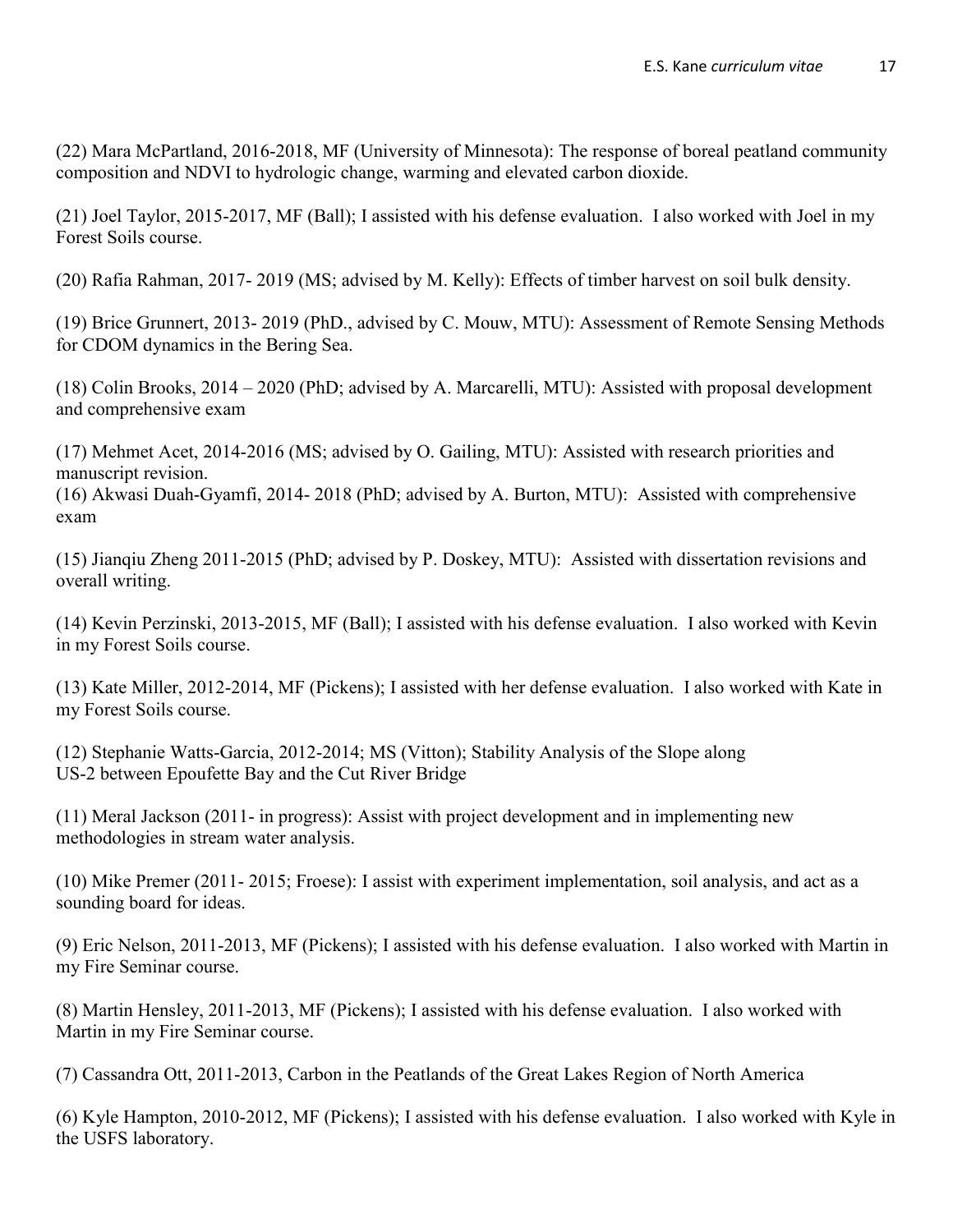(5) Ashley Coble, 2011-2015 (Marcarelli), Watershed dissolved carbon export and metabolism.

(4) Kristina Flesher, 2011- (Gailing), Disentangling edaphic vs. genetic controls over Aspen production on Long Term Site Productivity (LTSP) study sites

(3) Claire Treat (University of New Hampshire), 2010- 2014, The Great Northern Carbon Bomb? Impacts of permafrost thaw on soil C emissions and storage in Alaskan peatlands (2) Mickey Jarvi, 2009-2011, *The Effects of a Changing Climate on Root Respiration of Woody Plants in Sugar Maple Forests and Northern Peatlands*

(1) Kassidy Yatso, 2009-2011, *Planting and Production of Switchgrass (Panicum virgatum L.) as a Bioenergy Crop in Michigan's Upper Penninsula*

#### **Other Advising Efforts & Mentorship**

(6) Advisor for Student Wildland Fire Group at MTU

(5) Ecosystem Science Center undergraduate and graduate poster competition judge (MTU), proposal reviewer

(4) Teaching Assistantship: *Soil Science* Curtis Kvamme (2009) Chris Miller (2010, 2011) Carley Kratz (2011, 2012) Aleta Daniels (2012) Kristina Flesher (2013) Greg Houle (2014, 2015) Robert Richard (2016, 2017, 2018) Madeline Peterson (2020)

(3) MS and PhD student mentees: Jim Bess (MTU); John Hribljan (MTU); Karl Romanowicz (MTU); Nicole McConnell (UAF) Molly Chivers (MSU); Jason Martina (MSU); Kevin Wyatt (MSU)

(2) Undergraduate student mentees: Grady Boyle (MTU) Ally O'Neill (MTU) Calvin Norman (MTU) Chelsey Bach (MTU) Brandon Stimac (MTU) Lee Theobald (MTU) Sarah Harttung (MTU) Eryn Grupido (MTU) Kevin Wright (MTU) Kristina Flesher (MTU) Timothy Veverica (MTU) Nick Brehm (UAF)

(1) Michigan Tech. University Bio-char Working Group (2009, 2010, 2011)